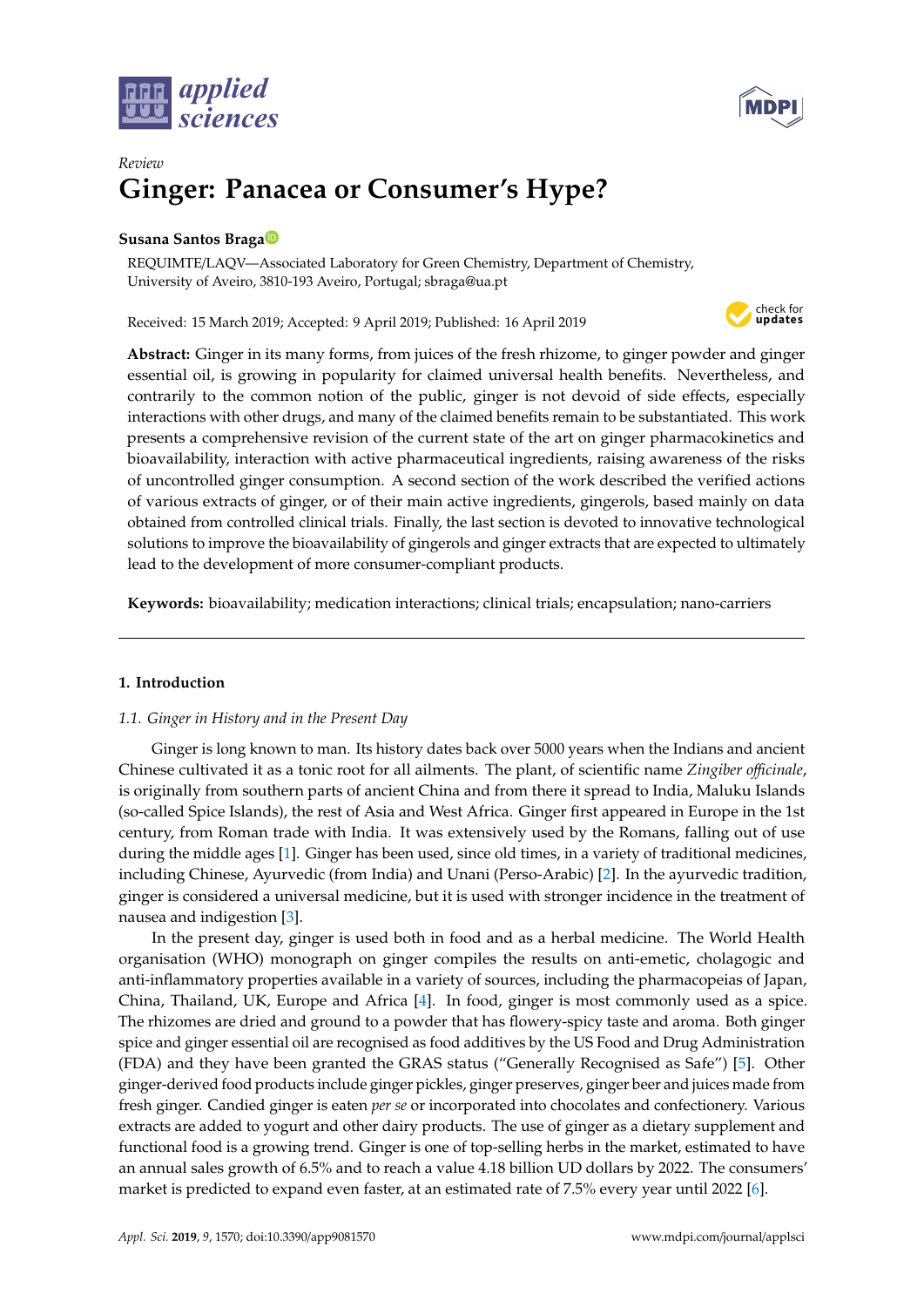#### <span id="page-1-1"></span>*1.2. Ginger Chemistry*  $G_{\alpha}$  contains starting ingredient, making  $40$

Ginger contains starch as the most abundant ingredient, making  $40-60\%$  (m/m) of the dry rhizome. The contents in protein, lipids and fiber vary according to the cultivars and the different maturity stages: the percentage of the crude protein is 6.2–19.8%, lipids 5.7–14.5% and crude fibers 1.1–7.0%. The active components are obtained by extraction. This process can be done using organic solvents that, once dried, afford the oleoresin in yields of  $4-7.5\%$  (m/m), or by steam distillation that affords obtain ginger oil [\[7\]](#page-10-6). The extracts contain a large variety of compounds, of which at least  $115\,$ have already been identified and that include gingerols, shogaols, β-carotene, capsaicin, caffeic acid, curcuminoids and salicylate [\[8\]](#page-10-7). Gingerols are the most abundant active components in fresh ginger, whereas in dry ginger the shogaols are more abundant; this happens because the heat associated with drying degrades gingerols into shogaols [\[9\]](#page-10-8). The family of gingerols is quite extensive, with up to 31 identified in fresh ginger so far [\[10\]](#page-11-0). Besides 4-, 6-, 8-, and 10-gingerols, as well as 6- and 14-shogaols, a number of other bioactive components are known, mainly for their anti-inflammatory activity; these include methoxy-10-gingerol, 10-gingerdione, 1-dehydro-10-gingerdione, hexahydrocurcumin, tetrahydrocurcumin, and gingerenone A (Figure [1\)](#page-1-0) [\[11](#page-11-1)[,12\]](#page-11-2). [11,12].

<span id="page-1-0"></span>

**Figure 1.** Structural representation of the most relevant bioactive compounds occurring in ginger. **Figure 1.** Structural representation of the most relevant bioactive compounds occurring in ginger.

6-gingerol, with the IUPAC name (S)-5-hydroxy-1-(4-hydroxy-3-methoxyphenyl)-3-decanone, 6-gingerol, with the IUPAC name (S)-5-hydroxy-1-(4-hydroxy-3-methoxyphenyl)-3-decanone, is the main pungent and bioactive component of ginger. 6-gingerol is soluble in ethanol, benzene, is the main pungent and bioactive component of ginger. 6-gingerol is soluble in ethanol, benzene, ether, chloroform, methanol (1 mg/mL), and DMSO and insoluble in water. The log P of 6-gingerol is predicted to lie between 2.48 and 3.62, and it has been provisionally categorised as a BCS class I compound, that is, a compound with low solubility and low permeability (BCS stands for Biopharmaceutical Classification System) [\[13\]](#page-11-3). Extraction of 6-gingerol is usually carried out by chromatographic purification of extracts obtained by maceration of fresh ginger with different solvents like methanol [\[14\]](#page-11-4), hexane [\[15\]](#page-11-5) or acetone. The yields of these processes are, however, very low, lying between  $0.1$  and  $0.6\%$ . Furthermore, the use of organic solvents makes the product inadequate for food applications. Attempts to obtain gingerol with supercritical  $CO_2$  [\[16,](#page-11-6)[17\]](#page-11-7) and subcritical water [\[18\]](#page-11-8) are reported, but these methods afford, rather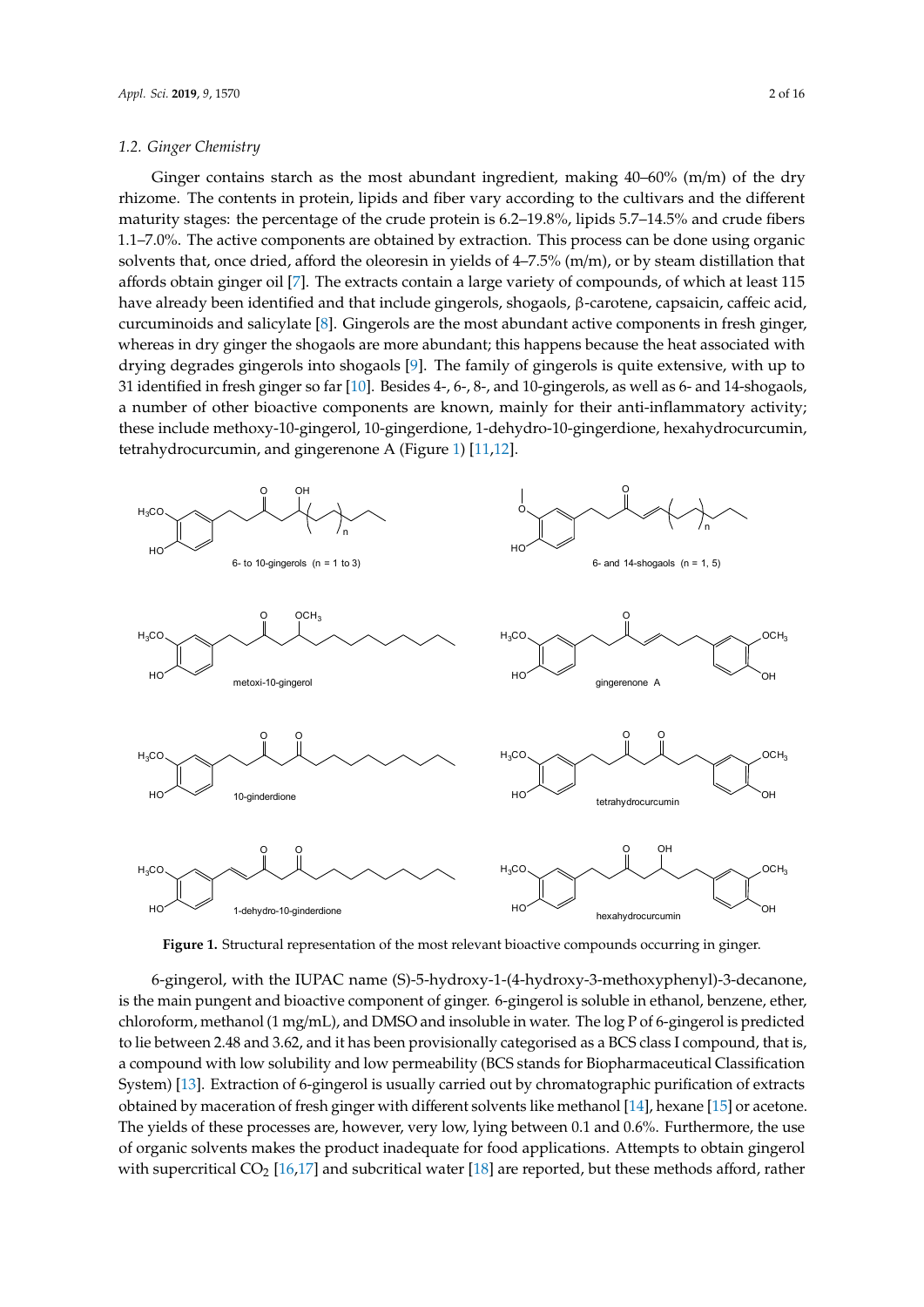than pure 6-gingerol, a mixture of 6, 8- and 10-gingerols, as well as 6-shogaol. Pure 6-gingerol can be obtained by total synthesis, involving more than ten steps and various precursors [\[19\]](#page-11-9).

#### **2. Pharmacology of Ginger**

#### *2.1. Pharmacokinetics from Oral Intake*

The amount of ginger active components that reach the bloodstream following oral intake is relatively low due to losses during gastroenteric absorption. Furthermore, gingerols, like most orally administered apolar phenolic compounds, undergo glucuronide and sulfate conjugation that takes place primarily in the intestinal mucosa and secondarily in the liver and other tissues [\[20\]](#page-11-10). This way, plasma components of ginger are typically found in the conjugated forms rather than the free ones. This was demonstrated by a study on mice treated with 250 mg/kg of ginger extract. The study monitored the main active components of ginger in the free form, revealing very low seric levels [\[21\]](#page-11-11). Also remarkable are the different absorption kinetics observed for each one of the components. The 6-gingerol plasma peak was observed at roughly two hours of administration (but with a large error,  $27.18 \pm 38.43 \,\mu g/L$ ), while 10-gingerol peaked at 30 min ( $55.95 \pm 31.61 \mu g/L$ ) and 8-gingerol was practically undetected; 6-shogaol peaked at 10 min with only  $4.04 \pm 5.37 \mu g/L$ .

Pharmacokinetics of ginger in humans was investigated using an escalation study with 27 healthy subjects. A single oral dose of ginger extracts was administered, with concentrations standardised to 5% of total gingerols and ranging from 100 mg to 2.0 g. The subjects were monitored for 6-, 8-, 10-gingerols and 6-shogaol [\[22\]](#page-11-12). The compounds were rapidly absorbed, with a t*max* of 55 to 65.6 min (range: 45–120 min) and elimination half-lives (t*1*/*2*β) of 75 to 120 min at the highest dose, 2.0 g. No free 6-, 8-, 10-gingerols or 6-shogaol were observed in the plasma, in agreement with the studies performed with mice. Instead, their circulating metabolites were detected, mostly glucuronides and/or sulphates (Table [1\)](#page-2-0).

<span id="page-2-0"></span>

| Component              | Dose (mg) | $C_{max}$ (µg/mL) | <b>AUC</b><br>$(\mu \mathbf{g} \cdot \mathbf{min} \cdot \mathbf{m} \mathbf{L}^{-1})$ | $t_{max}$ (min) | $t_{1/2\beta}$ (min) |
|------------------------|-----------|-------------------|--------------------------------------------------------------------------------------|-----------------|----------------------|
| 6-gingerol, total      | 1000      | $0.4 \pm 0.2$     | $12.6 \pm 6.4$                                                                       | $55.0 \pm 7.7$  |                      |
|                        | 1500      | $1.69 \pm 2.31$   | $75.6 \pm 110.3$                                                                     | $60.0 \pm 0.0$  |                      |
|                        | 2000      | $0.85 \pm 0.43$   | $65.6 \pm 44.4$                                                                      | $65.5 \pm 22.6$ | $110.0 \pm 34.9$     |
| 6-gingerol glucoronide | 1000      | $0.16 \pm 0.15$   |                                                                                      |                 |                      |
|                        | 1500      | $0.62 \pm 0.62$   |                                                                                      |                 |                      |
|                        | 2000      | $0.62 \pm 0.56$   |                                                                                      |                 |                      |
| 6-gingerol sulphate    | 1000      | $0.02 \pm 0.03$   |                                                                                      |                 |                      |
|                        | 1500      | $0.04 \pm 0.04$   |                                                                                      |                 |                      |
|                        | 2000      | $0.33 \pm 0.41$   |                                                                                      |                 |                      |
| 8-gingerol, total      | 1000      | $0.1 \pm 0.1$     | $2.1 \pm 2.2$                                                                        | $52.5 \pm 8.7$  |                      |
|                        | 1500      | $0.1 \pm 0.1$     | $2.6 \pm 2.0$                                                                        | $60.0 \pm 0.0$  |                      |
|                        | 2000      | $0.23 \pm 0.16$   | $18.1 \pm 20.3$                                                                      | $73.1 \pm 29.4$ | $113.5 \pm 41.1$     |
| 10-gingerol, total     | 1000      | $0.1 + 0.1$       | $2.9 \pm 3.2$                                                                        | $60.0 \pm 0.0$  |                      |
|                        | 1500      | $0.1 \pm 0.02$    | $7.7 \pm 5.3$                                                                        | $80.0 \pm 34.6$ |                      |
|                        | 2000      | $0.53 \pm 0.4$    | $50.1 \pm 49.3$                                                                      | $75.0 \pm 27.8$ | $128.7 \pm 38.8$     |
| 6-shogaol, total       | 1000      | $0.1 \pm 0.1$     | $0.8 \pm 1.5$                                                                        | $55.0 \pm 8.7$  |                      |
|                        | 1500      | $0.4 \pm 0.08$    | $1.6 \pm 2.8$                                                                        | $60.0 \pm 0.0$  |                      |
|                        | 2000      | $0.15 \pm 0.12$   | $10.9 \pm 13.0$                                                                      | $65.6 \pm 22.6$ | $120.4 \pm 42.0$     |
|                        |           |                   |                                                                                      |                 |                      |

**Table 1.** Pharmacokinetic parameters for the main active components of ginger.

Note: C*max* = maximum plasma concentration, AUC = area under the concentration-time curve, t*max* = time point at which  $C_{max}$  is observed,  $t_{1/2\beta}$  = elimination half-life.

It should be noted that only 6-gingerol conjugates were detectable in subjects taking doses below 1.0 g, and for this reason, the low doses are not listed in the Table [1.](#page-2-0) The AUC values for the doses of 250 and 500 mg of ginger presented low values, of 2.8 and 5.3 µg·min·mL<sup>-1</sup> respectively. For the two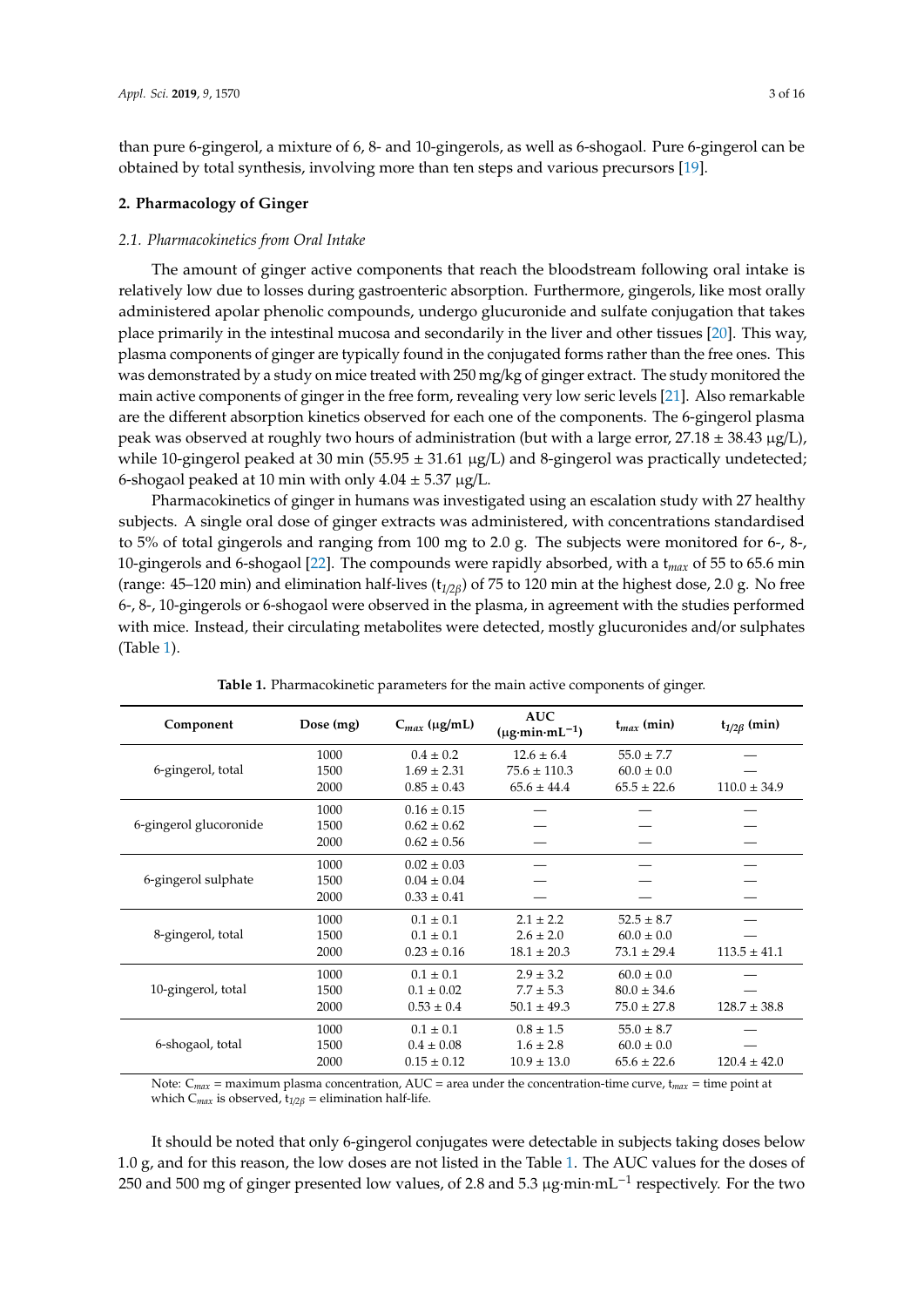lowest doses of ginger tested, 100 and 250 mg, the Cmax of 6-gingerol conjugates had values of 0.3 and 0.4 µg/mL, respectively. Ginger was well tolerated in all subjects.

Ginger metabolism and excretion is still not fully determined. Studies using 6-gingerol as a model show that this molecule is extensively metabolised in the liver by enzymes of the uridine diphosphate glucuronosyltransferase family to form glucuronide conjugates [\[20,](#page-11-10)[23\]](#page-11-13). Roughly, half of the administered 6-gingerol is excreted through the bile as a glucuronide, with only 2–3% appearing in the urine in the free form [\[20\]](#page-11-10). Other metabolites, formed by hepatic oxidation and eliminated in the urine, include 9-hydroxy-6-gingerol, vanillic acid, ferulic acid, (S)-(+)-4-hydroxy-6-oxo-8-(4-hydroxy-3-methoxyphenyl)octanoic acid, and 4-(4-hydroxy-3-methoxyphenyl)butanoic acid.

#### *2.2. Safety and Interactions*

Ginger is a very safe herbal medicine, able to be used even in pregnancy [\[24,](#page-11-14)[25\]](#page-11-15). Nevertheless, it is not completely free from side effects (see Section [2.2.1\)](#page-3-0) and it also displays a long list of interactions with other compounds, from pharmaceutical active ingredients (APIs) to vitamins and nutrients. In these interactions, ginger acts mostly as a bioenhancer, that is, an agent that enhances the bioavailability of other substances, as detailed in Section [2.2.2.](#page-3-1) This effect may be associated with the presence of piperine-like compounds in ginger [\[26\]](#page-11-16). Piperine, the pungent compound in black pepper, is a well-known bioenhancer. However, ginger interactions with APIs are not fully predictable and reduction of bioavailability is also reported, as described in Section [2.2.3.](#page-5-0)

### <span id="page-3-0"></span>2.2.1. Adverse Effects

Ginger consumption rarely induces side effects. Gastrointestinal complications are reported in a clinical trial with patients taking 2 g of ginger powder per day, but the incidence is in similar numbers in the test group and the placebo group [\[27\]](#page-11-17).

Anticoagulant activity with platelet inactivation may occur with very high doses of ginger. Aggregation of platelets was reduced by roughly one third in patients with a previous history of myocardial infarction taking a daily dose of 10 g ginger powder [\[28\]](#page-11-18). There is no action on platelet aggregation at daily doses of 4 g or less [\[28–](#page-11-18)[30\]](#page-11-19).

# <span id="page-3-1"></span>2.2.2. Bioavailability Enhancement with Ginger

The most comprehensive list of bioenhancing interactions of ginger with other compounds is available in a patent [\[31\]](#page-12-0). Ginger aqueous and methanolic extracts are claimed to increase the bioavailability of various APIs by up to 1.5 folds, as listed in Table [2.](#page-4-0)

| Compound         | Enhancement in Bioavailability (%) |  |
|------------------|------------------------------------|--|
| Fluoroquinolones |                                    |  |
| Ciprofloxacin    | 68                                 |  |
| P-floxacin       | 53                                 |  |
| O-floxacin       | 49                                 |  |
| Macrolides       |                                    |  |
| Erythromycin     | 68                                 |  |
| Roxythromycin    | 72                                 |  |
| Azythromycin     | 78                                 |  |
| Cephalosporins   |                                    |  |
| Cefalexin        | 75                                 |  |
| Cefadroxil       | 68                                 |  |

**Table 2.** Maximal enhancement of the bioavailability of APIs, vitamins and amino acids claimed to occur when ginger extracts are taken concomitantly [\[31\]](#page-12-0).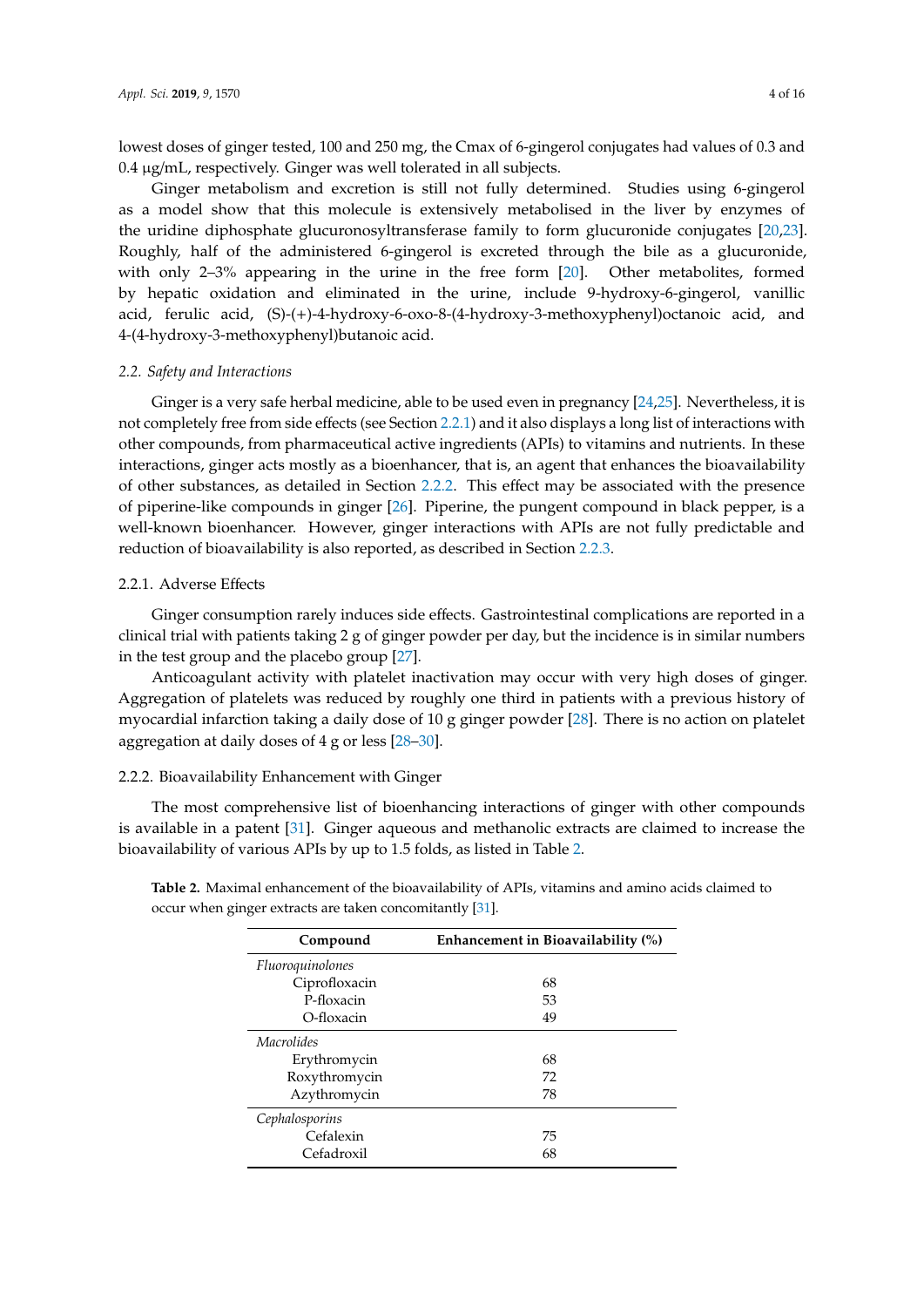<span id="page-4-0"></span>

| Compound                         | Enhancement in Bioavailability (%) |
|----------------------------------|------------------------------------|
| Penicillins                      |                                    |
| Amoxycillin                      | 80                                 |
| Cloxacillin                      | 76                                 |
| Aminoglycosides                  |                                    |
| Kanamycin                        | 65                                 |
| Antimycobacterium agents         |                                    |
| Rifampicin                       | 65                                 |
| Dapsone                          | 46                                 |
| Etionamide                       | 56                                 |
| Cycloserine                      | 71                                 |
| Antifungals                      |                                    |
| Fluconazole                      | 120                                |
| Ketoconazole                     | 125                                |
| Antivirals                       |                                    |
| Acyclovir                        | 82                                 |
| Zidovudine                       | 105                                |
| Antiulceratives                  |                                    |
| Ranitidine                       | 147                                |
| Cimetidine                       | 98                                 |
| Benzodiazepines                  |                                    |
| Alprazolam                       | 76                                 |
| Anti-hypertension agents         |                                    |
| Propanolol                       | 76                                 |
| Lisoprinil                       | 76                                 |
| Amlodipine                       | 68                                 |
| Steroid anti-inflammatories      |                                    |
| Dexamethasone                    | 76                                 |
| Betamethasone                    | 75                                 |
| Non-steroid anti-inflammatories  |                                    |
| Diclofenac                       | 90                                 |
| Piroxicam                        | 86                                 |
| Nimesulide                       | 144                                |
| Immunosupressants                |                                    |
| Cyclosporin A                    | 116                                |
| Tacrolimus                       | 75                                 |
| Antimetabolites and antitumorals |                                    |
| Methotrexate                     | 87                                 |
| Doxorubicin                      | 72                                 |
| 5-Fluorouracil                   | 110                                |
| Cisplatin                        | 56                                 |
| Vitamins and antioxidants        |                                    |
| Vitamin A                        | 30                                 |
| Beta-carotene                    | 36                                 |
| Vitamin E                        | 27                                 |
| Vitamin C                        | 25                                 |
| Essential aminoacids             |                                    |
| Leucine                          | 17                                 |
| Isoleucine                       | 31                                 |
| Methionine                       | 25                                 |
| Lysine                           | 15                                 |
| Valine                           | 25                                 |

**Table 2.** *Cont*.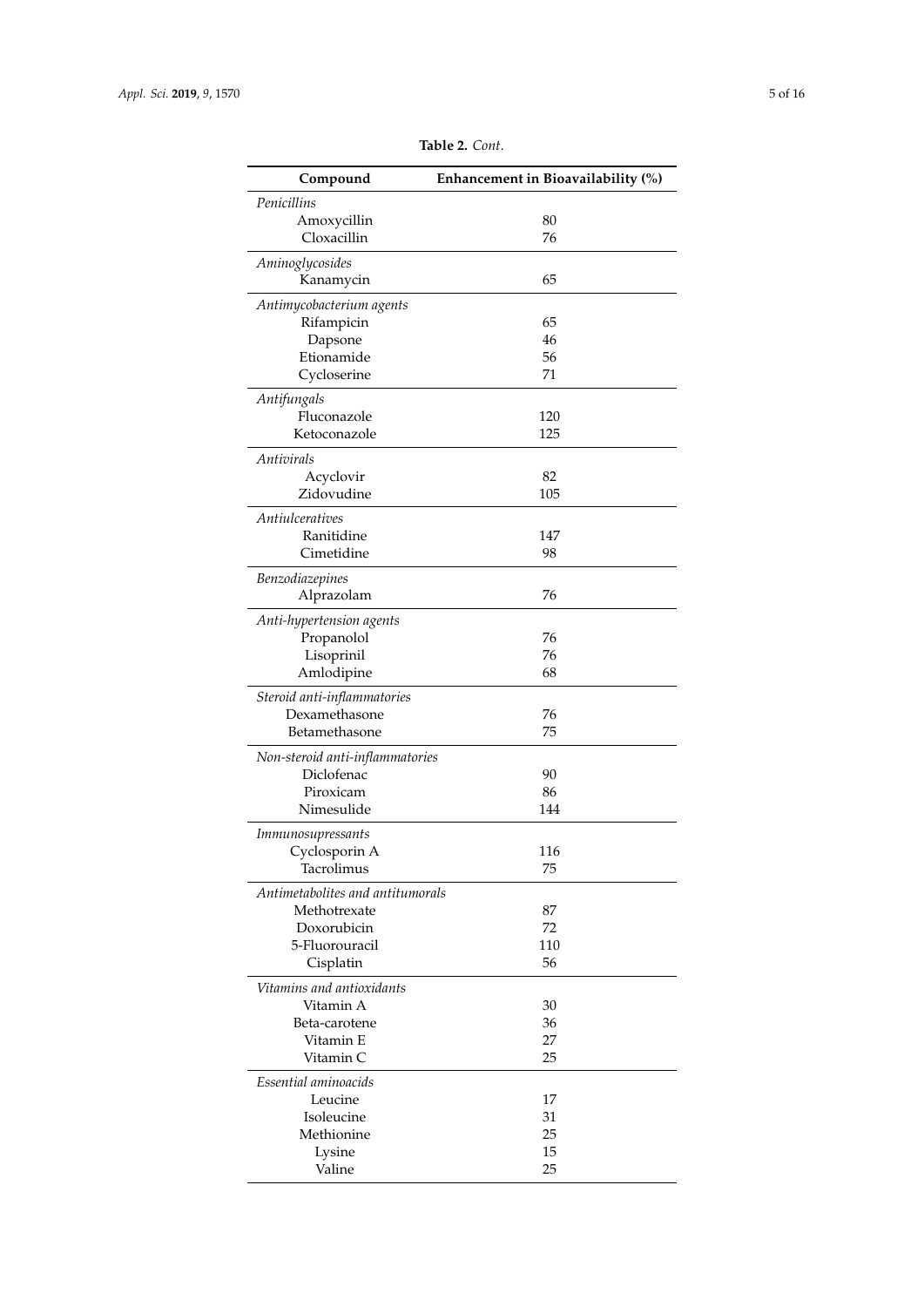A bioenhancing effect is also reported for ginger oleoresin. When given to mice at a dose of 30 mg/kg of body weight, ginger oleoresin enhanced the bioavailaibility of the antiviral drug atazanvir and accelerated its absorption [\[32\]](#page-12-1).

#### <span id="page-5-0"></span>2.2.3. Ginger May Lower Bioavailability of Some Substances

The interaction of ginger with the immunosuppressant drug cyclosporine was studied in mice under different conditions of administration, leading to distinct results. The administration of ginger juice (5 mL/kg), both at the same time and two hours before oral administration of cyclosporine led to reduction in the bioavailability of this API, with reductions of 63% and 40% in the respective AUC [\[33\]](#page-12-2). Note that these results are in contrast with the claims in the patent of Qazi et al. [\[31\]](#page-12-0), in which 30–35 mg/kg ginger extract in co-administration with cyclosporine is said to afford a bioavailability increase of 116% (measurements done in plasma over 24 h).

The variability of the reported results allows postulating that high doses of ginger are required for it to feature an enhancing action on the absorption of APIs. In turn, an antagonistic action with other substances may occur when ginger is taken concomitantly in low doses, such as those arising from juices and infusions.

### *2.3. Biological Activity*

Ginger is indicated in Ayurvedic, Chinese and Unani traditional medicines for a large variety of pathologies and ailments, often being considered a panacea or universal medicine. Most of this knowledge is, however, empirical, and only in the latest decades has clinical trial-based evidence been gathered on the activities of ginger. This section presents a selection of the most relevant results coming from clinical trials.

#### 2.3.1. Anti-Inflammatory and Analgesic Activities

The anti-inflammatory activity of ginger was demonstrated in a clinical trial monitoring pro-inflammatory enzymes such as cyclo-oxygenase (COX) and lipo-oxygenases (LOX-5, LOX-12 and LOX-15). Following the daily intake of 2 g of ginger powder for 28 days, the lower activity of these enzymes was confirmed by reductions in the levels of the pro-inflammatory substances they produce, particularly eicosanoids and prostaglandin E2 (PGE2) [\[27\]](#page-11-17).

In clinical terms, the effect of ginger is more of a long-term one than an immediate one (as observed with non-steroid anti-inflammatory APIs). A clinical study measured the effect of ginger reduction of pain, swelling and mobility on 24 healthy male volunteers subject to eccentric muscle exercise to generate acute inflammation and muscle pain. 24 h and 48 h after the strong exercise, volunteers were given 2 g of ginger or a placebo. The pain and swelling, measured 45 min after the intake, were similar in the ginger group and the placebo group; interestingly, the same measurements were repeated 24 h after ginger ingestion and improvements were observed. This study suggests ginger may attenuate the day-to-day progression of muscle inflammation and the associated pain [\[34\]](#page-12-3). Another study compared the effect of 2 g of either raw or heat-treated ginger on two groups of volunteers (34 and 40 men, respectively) and again reduction of pain was observed three days after the exercise, with values of 25% for the raw ginger group and 23% for the heat-treated ginger group [\[35\]](#page-12-4). As mentioned in Section [1.2.](#page-1-1), gingerols are sensitive to heat, and thus the lower activity observed in this study for the second group is due to the lower content in gingerols. This study confirms that, in humans, gingerols are involved in the anti-inflammatory and analgesic actions. For pure 6-gingerol, both activities are already demonstrated in mice models [\[36\]](#page-12-5).

Clinical trials investigating osteoarthritis (OA) pain management also show incoherent results for ginger, which may be associated with the different composition of the tested formulations. A trial employing an unknown composition of ginger hydroxymethoxyphenols at a daily dose of 170 mg for three weeks showed no improvement in motion-derived joint pain (test group with *n* = 56) [\[37\]](#page-12-6). In turn, another study with 40 patients taking, over a month, a daily dose of 30 mg of ginger extract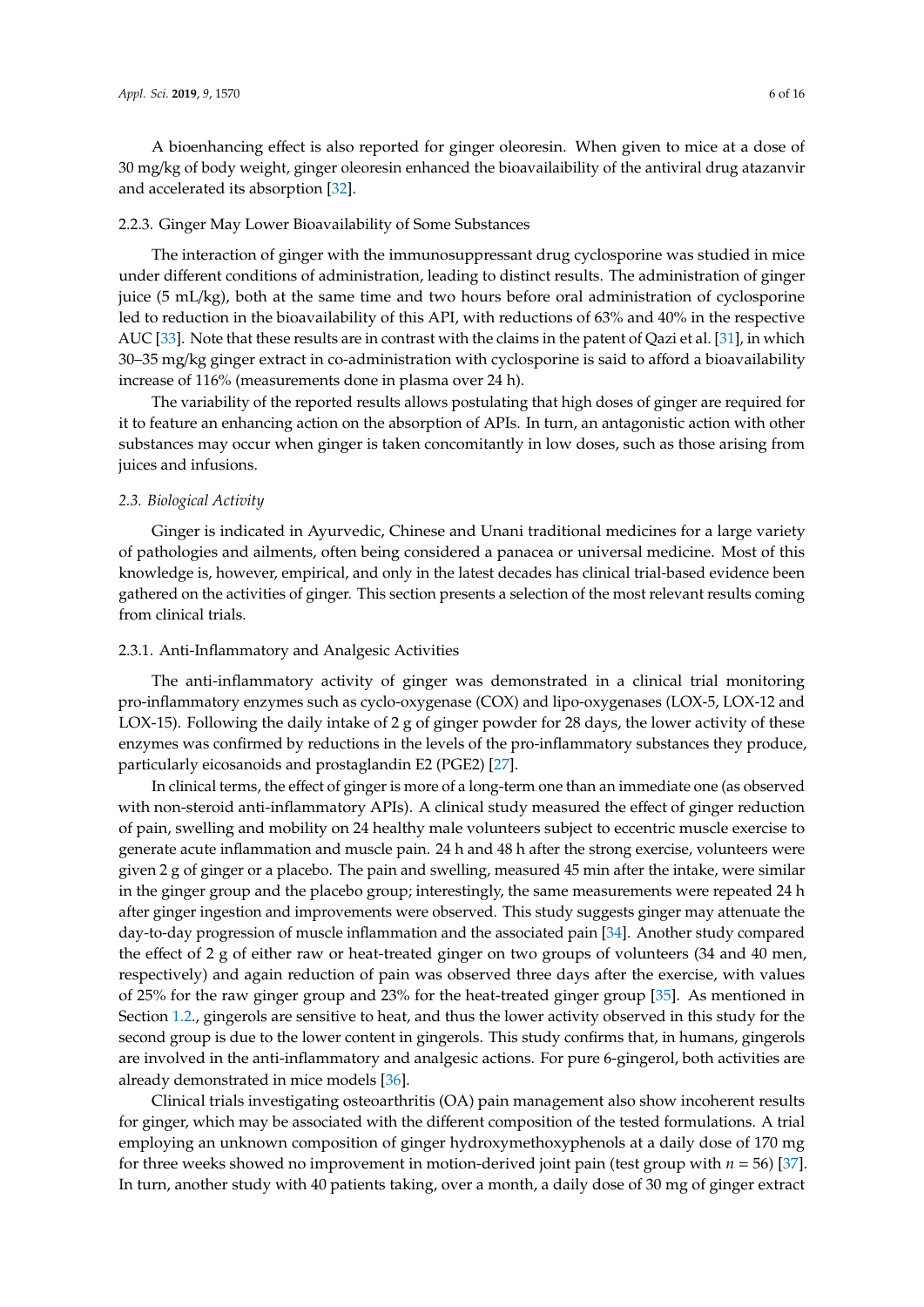(by cold ethanol percolation, 30 mg of extract corresponding to 1 g of dry ginger powder) showed a significant reduction (>50%) in the pain associated with motion of the affected joints [\[38\]](#page-12-7). Another study with a larger number of patients (*n* = 103) taking capsules with whole ginger powder at daily doses of 0.25 g for six weeks also showed reduction of knee pain (average of c.a. 30%), which was more significant in patients having OA for less than three years [\[39\]](#page-12-8).

The use of ginger as an anti-inflammatory and analgesic agent in migraine was reported in 1990, in a single-patient case study. The patient consumed 1.5 to 2 g of powdered ginger per day (doses of 500 mg at four-hour intervals) and reported the abortion of migraine 30 min after the first dose of 500 mg [\[40\]](#page-12-9). The anti-neuroinflammatory activity of ginger was confirmed by in vitro studies on microglia cells [\[41\]](#page-12-10) and it is associated mainly with the component 10-gingerol, rather than 6-gingerol [\[42\]](#page-12-11).

#### 2.3.2. Anti-Emetic Activity

The anti-emetic activity of ginger is best documented in cases of pregnancy, with various clinical trials showing its practical utility [\[43\]](#page-12-12). In eleven out of the twelve trials conducted, ginger powder, at a daily dose ≥1 g, was able to reduce or eliminate *hyperemesis gravidarium* [\[44\]](#page-12-13) and the episodes of nausea vomiting associated with pregnancy [\[45](#page-12-14)[–54\]](#page-12-15).

The use of ginger as an antiemetic is also reported for motion and post-operative sickness cases, but studies are somewhat scarcer. Regarding motion sickness, the most relevant trial was conducted on a group of 80 navy cadets, with 40 taking 1 g of ginger powder in a single dose and the other 40 taking placebo. The cadets were monitored for 4 h following ingestion. The ginger-treated group had no emesis and exhibited a strong reduction of symptoms, such as cold sweating and vertigo, in comparison with the placebo group; note that in the placebo group there were also a few incidences of vomiting [\[55](#page-13-0)[,56\]](#page-13-1). Ginger's motion-sickness preventive action in individuals with extreme or very high susceptibility to this condition was demonstrated by two studies which resorted to motion-induced sickness, that is, the volunteers were placed in tilted rotating chairs [\[57,](#page-13-2)[58\]](#page-13-3). In one of these, 12 young volunteers were given 1.9 g of ginger powder, while another 12 received dimenhydrinate (an anti-histamine and CNS depressant that blocks vertigo impulses). Results show ginger is superior to dimenhydrate in preventing the gastrointestinal symptoms of motion sickness [\[57\]](#page-13-2). The second study followed double-blind, randomised, placebo-controlled protocols to compare the action of two doses of ginger. 1 g of ginger powder was shown to be as effective as 2 g of ginger powder in reducing motion-induced nausea, with both doses being significantly more effective than the placebo [\[58\]](#page-13-3). A third trial, sponsored by NASA, tested the effects of ginger on healthy volunteers, that is, people not particularly prone to motion sickness. A dose of 1 g of ginger powder was compared with 0.6 g of scopolamine (an anti-emetic API) and the effectiveness was measured by the ability of the volunteers to tilt their head (without utter discomfort) while they were spinning on the rotating chair. The results of the group taking ginger (*n* = 8) were poor, volunteers performing very close to the placebo group; moreover, the ginger group scored much worse than that of scopolamine (also with  $n = 8$ ) [\[59\]](#page-13-4). Nevertheless, this form of measuring the resilience to sickness may not be the most clinically relevant.

In post-operative sickness, 1 g of ginger (taken before the operation) was demonstrated by two case studies to reduce the incidence and severity of nausea to roughly half of that observed in the placebo group [\[60,](#page-13-5)[61\]](#page-13-6). Ginger may also be useful in combination therapy with conventional antiemetic drugs to prevent acute nausea resulting from chemotherapeutic drugs, as demonstrated by a large scale (*n* = 576) double-blind study [\[62\]](#page-13-7). Also noteworthy is a single-blind, randomised, controlled, cross-over study, conducted in two oncology clinics on 60 women taking chemotherapeutic drugs for breast cancer and treated with ginger oil, inhaled continuously from an aromatherapy necklace. The results of this study showed that patients, after the fifth day of treatment with ginger oil, had higher gastrointestinal comfort and were thus able to ingest food in amounts that were closer to their daily energetic requirements than those of the placebo group (note: these were wearing a necklace with matching odour but no ginger oil) [\[63\]](#page-13-8).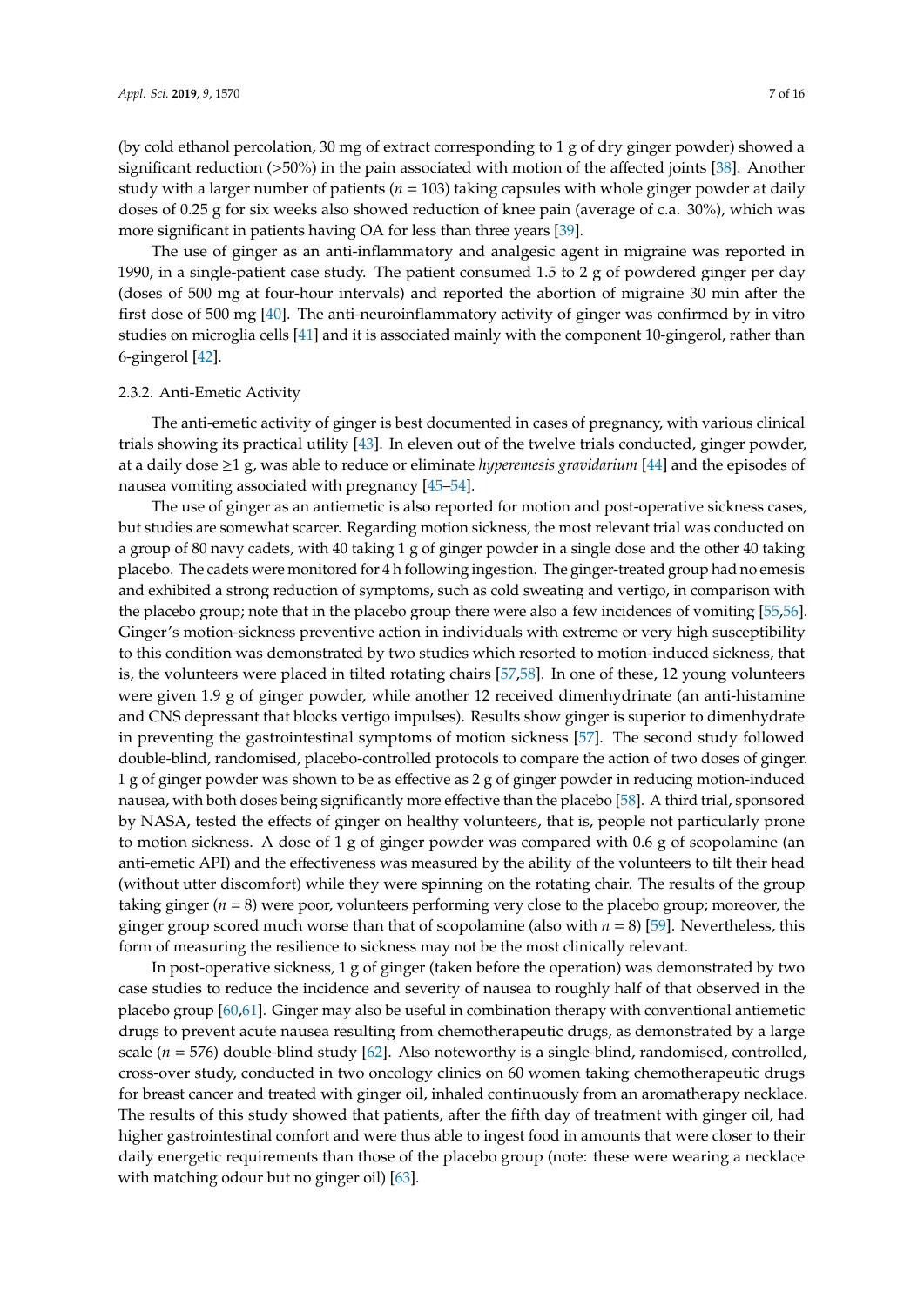#### 2.3.3. Ginger in Dysmenorrhea

Dysmenorrhea is a perimenstrual female dysfunction characterised by low abdominal or pelvic pain and often accompanied by back pain and nausea. As described in the previous subsections, ginger combines analgesic and anti-emetic activities, thus being very suited for the management of this condition. The beneficial action of ginger in dysmenorrhea is demonstrated by six clinical trials [\[64\]](#page-13-9) that evidence its overall effectiveness, at different doses, in significantly reducing pain when compared with a placebo. In one of these trials, the tested daily dose was quite low—150 mg per day of ginger powder, taken for five consecutive days—and still there was a reduction of both severity and duration of pain in the test group (*n* = 59) [\[65\]](#page-13-10). Another two trials reported that 1 g of ginger powder (taken along the day in four doses of 250 mg) reduced the severity of pain as effectively as NSAIDs, namely mefenamic acid (3–4  $\times$  250 mg per day) [\[66](#page-13-11)[,67\]](#page-13-12) and ibuprofen (4  $\times$  400 mg per day) [\[67\]](#page-13-12). Finally, another trial reports a wide set of benefits from the intake of 2g of ginger per day, which include relief of cramping, colicky pain in lower abdomen, nausea, and even diarrhoea [\[68\]](#page-13-13).

#### 2.3.4. Anti-Diabetes Activity

The benefits of ginger intake in the management of type-2 diabetes seem to be progressive, that is, better results are achieved when ginger is taken daily over a prolonged period of time. A two-month length clinical trial in a group of 32 patients taking 2 g of ginger powder daily showed reduction of the insulin resistance index (HOMA model) but not of the fasting plasma glucose (FPG) levels [\[69\]](#page-13-14). Another trial on 35 patients taking 1.6 g ginger daily for three months showed that ginger did reduce FPG levels besides increasing the sensitivity to insulin [\[70,](#page-13-15)[71\]](#page-13-16). Also noteworthy is that this activity appears to be dose-dependent: two trials studying the effect of a ginger daily dose of 3 g, show faster onsets of hypoglycaemic activity, starting from one month in one study [\[72\]](#page-13-17) or two months in the other [\[73\]](#page-13-18). The intake of two grams of ginger daily also helps reduce chronic inflammation associated with diabetes by lowering the levels of C-reactive protein [\[70,](#page-13-15)[74\]](#page-13-19) (but note that this does not occur with only 1 g daily [\[75\]](#page-13-20)).

In dialysis patients, the hypoglycemic effect of ginger is even more noteworthy, being observed at lower doses and shorter times of supplementation. A trial on patients subjected to peritoneal dialysis taking 1 g ginger powder for 10 weeks showed a reduction in FPG of roughly 20% in the ginger group  $(n = 18)$ , a value significantly different from that of the placebo group (also with  $n = 18$ ) [\[75\]](#page-13-20).

#### 2.3.5. Cancer Preventive Activity

A small clinical trial using only 9 participants in the test group investigated the ability of ginger powder, at a daily dose of 2 g for 28 days, to prevent the development of colon cancer. All the participants had increased risk for this kind of cancer, previously determined by their medical background, and the action of ginger was measured by making a post-treatment sigmoidoscopy with collection of intestinal tissue for immunohistochemical studies. The colon crypts, tube-like formations that line the colon and produce mucus, were measured to determine their content in cancer and apoptosis biomarkers. Results showed that the treatment with ginger restored the levels of these biomarkers back to 'normality', that is to values typical of healthy individuals [\[76\]](#page-14-0).

The cancer preventive action of ginger also seems to be associated with reduction of inflammation, which is commonly linked with cancer. In a trial with 10 participants having increased risk for colon cancer, the intake of 2 g of ginger powder daily for 28 days reduced significantly the expression of the pro-inflammatory enzyme COX-1 in the intestinal wall (biopsy extraction) in comparison with the placebo group ( $n = 11$ ) [\[77\]](#page-14-1). Also noteworthy is the fact that the same dose was studied, in parallel, on healthy volunteers (that is, with no risk for colon cancer) and ginger did not reduce their levels of COX-1 [\[77\]](#page-14-1).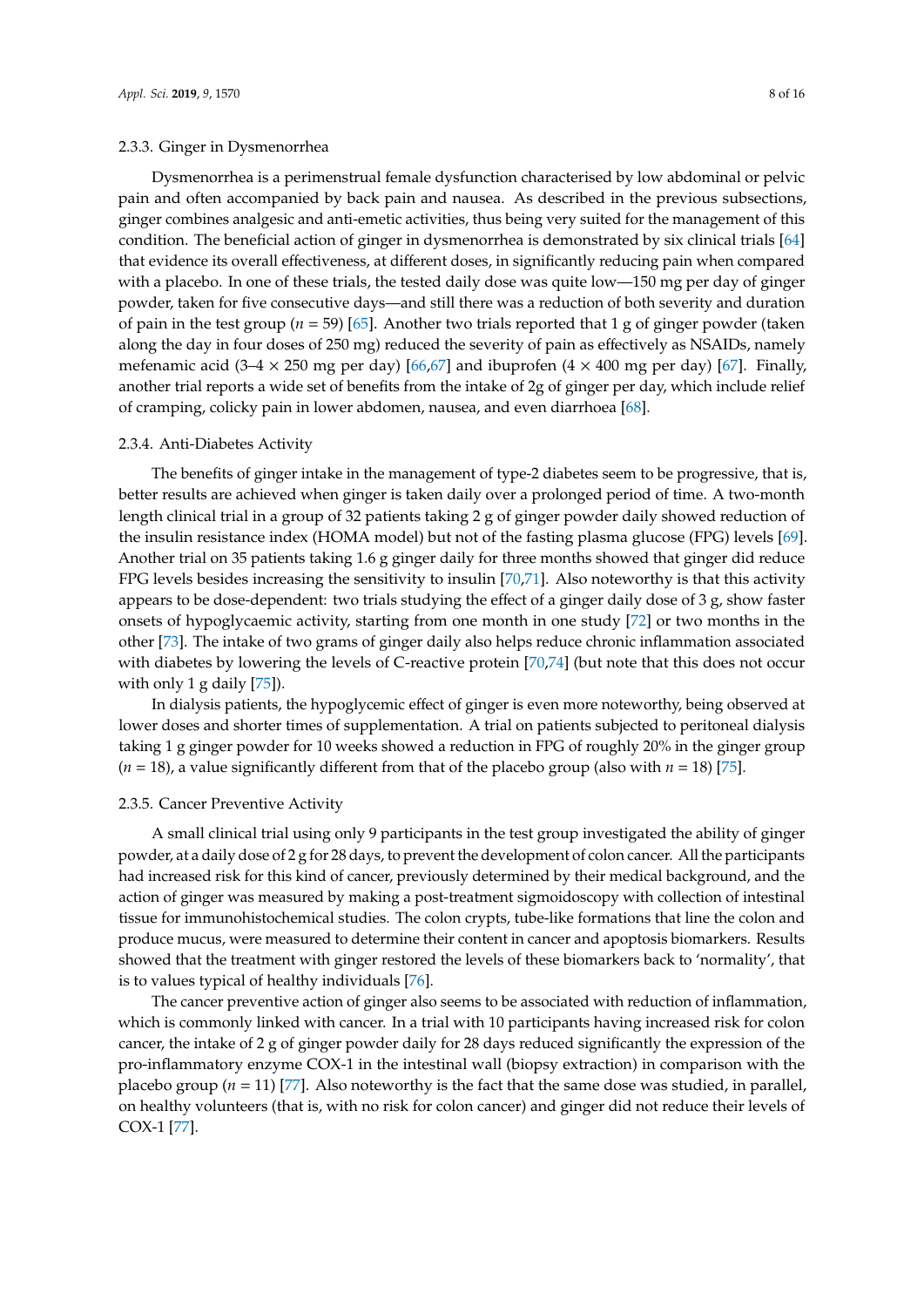#### 2.3.6. Equivocal Activities

To fully comply with its traditional reputation of panacea, ginger should be able to provide cure against practically all ailments. Nevertheless, it lies far from it and a few studies are already demonstrating the equivocal activities on conditions such as IBS, fatty liver and obesity.

A pilot study on irritable bowel syndrome (IBS) patients who were randomly consuming placebo or ginger powder at daily doses of 1 g or 2 g for 28 days, the ginger groups (*n* = 15) did not show better effects than the placebo one [\[78\]](#page-14-2).

Similarly, in non-alcoholic fatty liver disease (NAFLD), no significant reduction of liver fibrosis, the main pathophysiologic alteration of the disease, was observed between the ginger group and the placebo group (both with *n* = 22); patients in the test group were taking 2 g of ginger powder per day for 3 months [\[79\]](#page-14-3).

Ginger also failed to demonstrate any slimming or appetite reduction action. A daily dose of 2 g of ginger powder for three months caused no changes in body mass, body fat and total energy and macronutrients intake in a group of 40 women in regard to the control (40 women taking placebo) [\[80](#page-14-4)[,81\]](#page-14-5).

#### **3. Encapsulation of Ginger**

# *3.1. Dispersion and Micronisation*

Encapsulation of ginger essential oil or ginger oleoresin by forming a dispersion into a polymer or other carrier agent, with subsequent drying and micronisation (commonly in one step, by spray-drying), is a common solution for the protection of the active ingredients against volatilisation or against degradation by heat and light. In addition, liquid and semi-solid extracts are turned into powdered solids which are easier to store and handle.

In the case of ginger essential oil, encapsulation can be achieved with various agents including inulin, whey protein (WP) [\[82\]](#page-14-6) and a WP/maltodextrin blend [\[83\]](#page-14-7). For ginger oleoresin, various methods and dispersing agents are described by Janayudin et al. [\[84\]](#page-14-8), including chitosan and blends of maltodextrin with caseinate or arabic gum. Chitosan [\[85\]](#page-14-9) and chitosan-alginate mixtures [\[86\]](#page-14-10) can also be used to form microcapsules with the oleoresin of red ginger, a subspecies of ginger containing higher amounts of 10-gingerol, 6-gingerdiol and its acetylated derivatives [\[87\]](#page-14-11).

#### *3.2. Liposomal Ginger*

Some liposomal ginger products are available on the market, namely a combination of ginger, curcumin and docosahexaenoic acid (an omega-3 fatty acid) named 'Micelle Liposomal Curcumin Gold' [\[88\]](#page-14-12) and another comprising turmeric, lemon and ginger, called 'Synchro Gold Lemon Ginger' [\[89\]](#page-14-13). Inclusion of a lipophilic drug into liposomes aims usually at increasing its bioavailability, which, in the case of the two marketed herbal supplements, would refer to oral absorption, given that these are to be taken by this route. Nevertheless, to the best of our knowledge, the effect of liposomes on the oral bioavailability of the active components from ginger remains yet to be demonstrated by any in vivo studies or clinical trials.

Available research into the benefits of liposomes for ginger biotechnological applications includes the evaluation of stability and dermal bioavailability. Inclusion of ginger extract into nanoliposomes was shown to help preserve its antioxidant properties [\[90\]](#page-14-14) and its skin permeability, measured on an in vitro goat skin model [\[91\]](#page-14-15).

#### **4. Novel Drug Delivery Technologies Based on Ginger**

#### *4.1. Ginger-Derived Nanoparticles (GDPs)*

Fresh ginger juice can be used to afford, by a controlled methodology [\[92–](#page-14-16)[94\]](#page-14-17), ginger-derived nanoparticles (GDPs) that are suitable for loading and carrying APIs or other compounds. GDPs from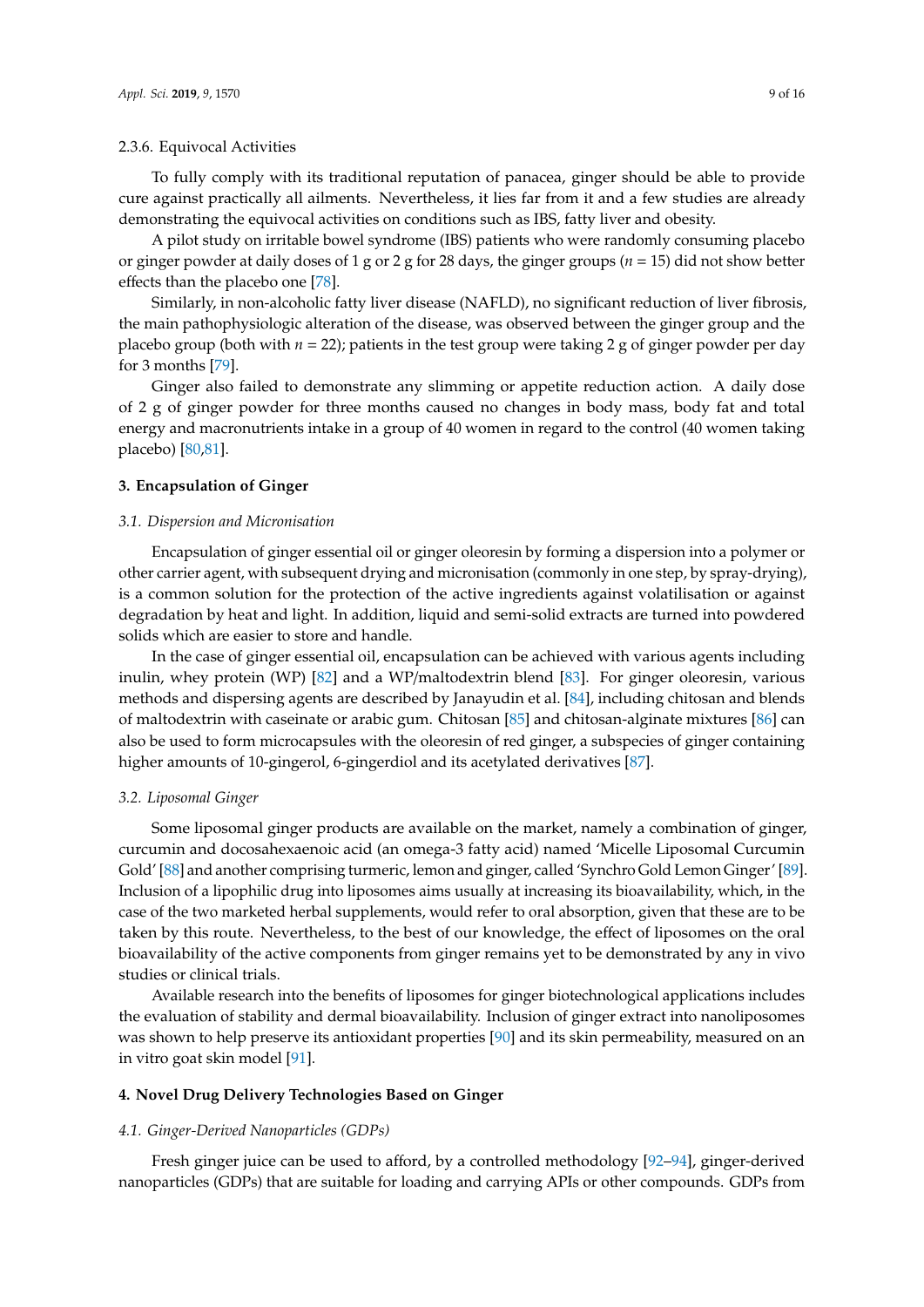ginger contain lipids, mainly phosphatidic acids (41.9% of total lipids), digalactosyldiacylglycerol (27.4%) and monogalactosyldiacylglycerol (18.9%) [\[95\]](#page-14-18), as well as a fair amount of RNA [\[94\]](#page-14-17). GDPs have, thus, an intrinsic immunomodulatory activity, inducing production of the cytokines IL-6 and IL-10 when incubated with macrophages. Furthermore, they are not destroyed in the stomach [\[94\]](#page-14-17), and they are able to enter liver cells (hepatocytes) in mice [\[96\]](#page-15-0), where they demonstrated a protective effect against alcohol-induced liver damage.

The high biocompatibility of GDPs and their ability to easily fuse with biological membranes owing to the high content in phosphatidic acids makes them excellent candidates for innovative biological therapies. Chronic diseases associated with genetic dysfunction, such as ulcerative colitis, can be treated by gene therapy or by knocking out a target gene using small interfering RNAs (siRNAs). SiRNAs are small double-strand sequences able to knock down specific genes, in this case CD98. GDPs loaded with siRNA-CD98 were tested both in vitro and in vitro as an innovative therapy for ulcerative colitis. In vitro studies on the RAW 264.7 and colon-26 cell lines show successful transfection, with distribution of the GDPs throughout the cells and inhibition of the expression of CD98 gene by roughly 20% in colon-26 cells and 50% in RAW cells. The GDPs have also good distribution in vivo, with studies on mice demonstrating that they have a preferential action (CD98 knock-out) on the ileum and the colon [\[95\]](#page-14-18).

# *4.2. Ginger-Derived Nano-Vectors (GDNVs)*

GDPs can be transformed into other kinds of carriers by extracting the lipids they contain and leaving the RNA behind. The extracted lipids form, by sonication, nano-sized vesicles that received the acronym of GDNVs. These new carriers are taken up by intestinal cells, as demonstrated in vitro on the Colon-26 and HT-29 human colon adenocarcinoma cell lines, and biocompatible as demonstrated by the lack of toxicity in vivo on mice. Furthermore, they act effectively as carriers for oral administration of the antitumoral drug doxorubicin and this therapy successfully inhibited tumor growth in a Colon-26 xenograft tumor mouse model [\[97\]](#page-15-1).

# **5. Closing Remarks**

Ginger is currently a very popular spice, transcending its original countries of use into the western societies, where the fusion of flavours and gastronomic influences is a growing trend. Ginger is also common in juice blends, infusions and even yogurt, bringing pungent, fresh and flowery notes to their aroma and flavour. While these foods are certain to please the eclectic consumer, they have no medicinal value, since the amount of ginger is practically neglectable. Ginger-based functional foods are, alas, a mere consumer's hype.

As a medicinal herb, powdered ginger rhizome is available from a large variety of suppliers, in capsules containing approximately 500 mg of powder. The recommended daily doses vary between one and three capsules, which translate into doses of 500 to 1500 mg. According to the clinical studies revised in the present paper, these doses are useful in the prevention of motion sickness, which can be achieved with a single dose of 1 g, and also suitable for alleviation of dysmenorrhea-associated pain, with improvements starting after four days of treatment. However, it must be recalled that, in order for ginger to produce any of the multiple other benefits herein described, higher doses (2 or 3 g) are required.

Words of caution on the use of ginger as a medicinal herb are also in order, with particular highlight to its interference with other APIs, observed in mice. Ginger-API interactions are thus also presumed to occur in humans, although it remains to be ascertained as to which extent and at which doses. Also relevant is the fact that for the majority of ginger's prescribed effects, a prolonged time of treatment is required, and this increases the risk of interactions whenever the patient needs to take other APIs during such time. Given that the ginger-API interactions occur mainly on the intestines, a proper encapsulation of ginger extracts should be able to prevent such interactions making it safer and improving its bioavailability. This area of application still requires further investigation, namely to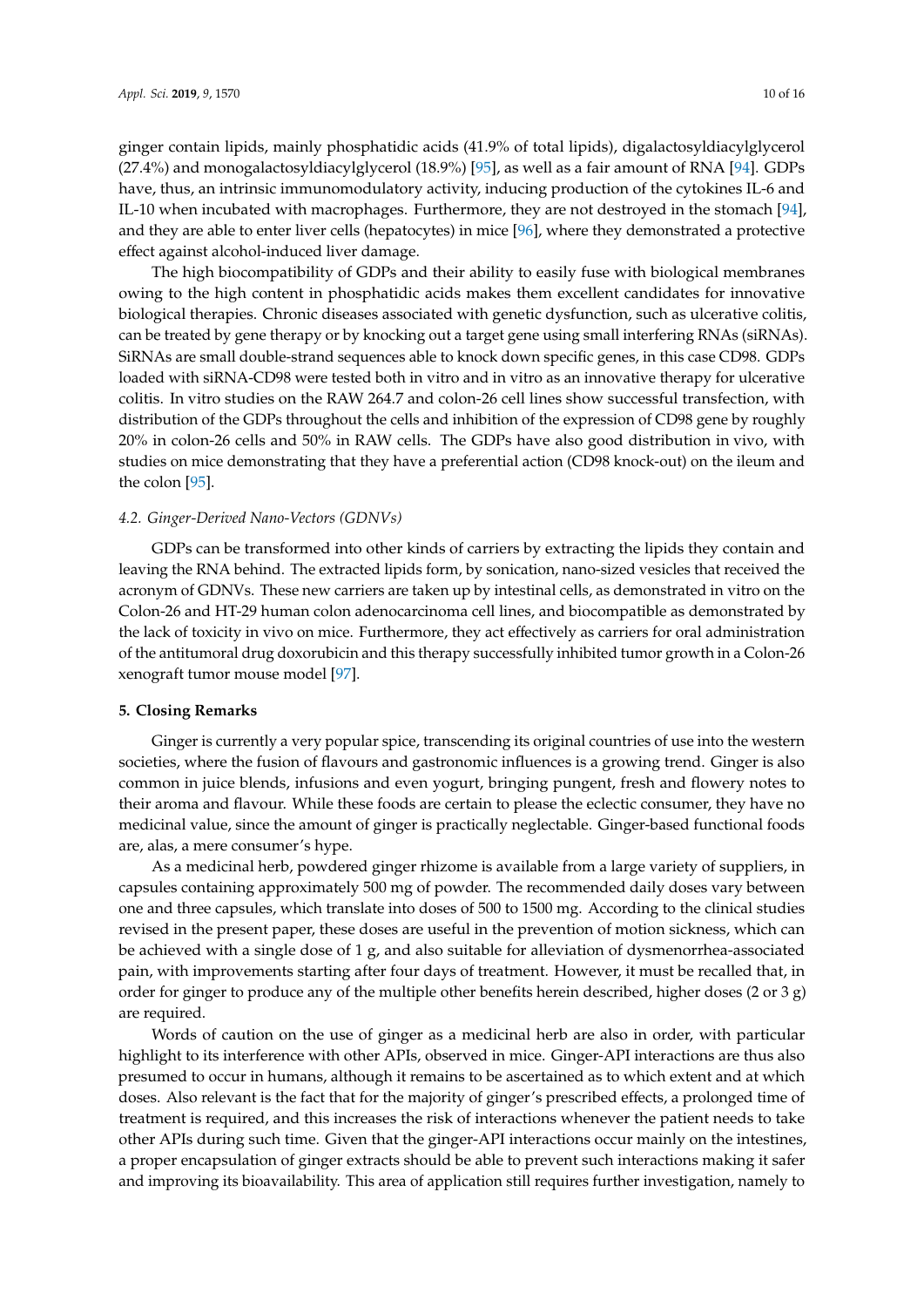quantify the increase in bioavailability and to verify whether interactions can indeed be prevented. With the growing interest of western societies in ginger as a natural medicine, in the next decades we can expect research to grow to deepen our knowledge on this herb and to find a plethora of novel, safer applications.

**Funding:** LAQV/REQUIMTE (project PEst C-QUI/UI0062/2019) is funded by Fundação para a Ciência e a Tecnologia (FCT, Portugal), the European Union, QREN, and European Fund for Regional Development (FEDER), through the programme COMPETE.

**Acknowledgments:** Thanks are due to Fundação para a Ciência e a Tecnologia (FCT, Portugal), European Union, QREN, European Fund for Regional Development (FEDER), through the programme COMPETE, for general funding (project PEst C-QUI/UI0062/2019).

**Conflicts of Interest:** The authors declare no conflict of interest.

# **Abbreviations**

| API          | Active Pharmaceutical Ingredient      |
|--------------|---------------------------------------|
| GDP          | Ginger-Derived nanoParticles          |
| <b>GDNV</b>  | Ginger-Derived Nano Vectors           |
| <b>HOMA</b>  | Homeostasis Model Assessment          |
| <b>IBS</b>   | Irritable Bowel Syndrome              |
| $\Pi$ .      | InterLeukin                           |
| <b>NAFLD</b> | Non-Alcoholic Fatty Liver Disease     |
| <b>NASA</b>  | National Aeronautics and Space Agency |
| <b>NSAID</b> | Non-Steroid Anti-Inflammatory Drug    |
| <b>RNA</b>   | RiboNucleic Acid                      |
| <b>WP</b>    | Whey Protein                          |
|              |                                       |

# **References**

- <span id="page-10-0"></span>1. Bode, A.M.; Dong, Z. The Amazing and Mighty Ginger. In *Herbal Medicine: Biomolecular and Clinical Aspects*, 2nd ed.; Benzie, I.F.F., Wachtel-Galor, S., Eds.; CRC Press/Taylor & Francis: Boca Raton, FL, USA, 2011.
- <span id="page-10-1"></span>2. Ali, B.H.; Blunden, G.; Tanira, M.O.; Nemmar, A. Some physico-chemical, pharmacological and toxicological properties of ginger (Zingerber officinale)—A review. *Food Chem. Toxicol.* **2008**, *46*, 409–410. [\[CrossRef\]](http://dx.doi.org/10.1016/j.fct.2007.09.085)
- <span id="page-10-2"></span>3. Tapsell, L.C.; Hemphill, I.; Cobiac, L.; Patch, C.S.; Sullivan, D.R.; Fenech, M.; Roodenrys, S.; Keogh, J.B.; Clifton, P.M.; Williams, P.G.; et al. Health benefits of herbs and spices: The past, the present, the future. *Med. J. Aust.* **2006**, *185*, S4–S24.
- <span id="page-10-3"></span>4. WHO. *WHO Monographs on Selected Medicinal Plants—Volume 1. WHO Essential Medicines and Health Products Information Portal*; WHO: Geneva, Switzerland, 2018.
- <span id="page-10-4"></span>5. US Food and Drug Administration. CFR—Code of Federal Regulations, Title 21—Food and Drugs, Chapter I—Food and Drug Administation, Subchapter B—Food for Human Consumption (continued), Part 182—Substances Generally Recognized as Safe, Subpart A—General Provisions: Sec. 182.20. Available online: https://www.ecfr.gov/cgi-bin/text-idx?SID=[dfc2dae5c6f384d423719ba6d29c7c1b&mc](https://www.ecfr.gov/cgi-bin/text-idx?SID=dfc2dae5c6f384d423719ba6d29c7c1b&mc=true&node=se21.3.182_120&rgn=div8)=true&node= [se21.3.182\\_120&rgn](https://www.ecfr.gov/cgi-bin/text-idx?SID=dfc2dae5c6f384d423719ba6d29c7c1b&mc=true&node=se21.3.182_120&rgn=div8)=div8 (accessed on 28 January 2019).
- <span id="page-10-5"></span>6. Transparency Market Research. Ginger Market (Form—Fresh, Dried, Pickled, Preserved, Crystallized, and Powdered; Distribution Channel—Modern Grocery Retail, Traditional Grocery Retail, and Non-Grocery Retail; Application—Culinary, Soups and Sauces, Snacks & Convenience Food, Bakery Products, Alcoholic Beverages, Non-Alcoholic Beverages, and Chocolate and Confectionery)—Global Industry Analysis, Size, Share, Growth, Trends and Forecast 2017—2022. Available online: https://[www.transparencymarketresearch.](https://www.transparencymarketresearch.com/ginger-market.html) com/[ginger-market.html](https://www.transparencymarketresearch.com/ginger-market.html) (accessed on 28 January 2019).
- <span id="page-10-6"></span>7. Pratap, S.R.; Gangadharappa, H.V.; Mruthunjaya, K. Ginger: A Potential Neutraceutical, An Updated Review. *Int. J. Pharmacogn. Phytochem. Res.* **2017**, *9*, 1227–1238. [\[CrossRef\]](http://dx.doi.org/10.25258/phyto.v9i09.10311)
- <span id="page-10-7"></span>8. Schulick, P. *Ginger: Common Spice and Wonder Drug*, 3rd ed.; Hohm Press: Prescott, AZ, USA, 2012.
- <span id="page-10-8"></span>9. Jolad, S.D.; Lantz, R.C.; Chen, G.J.; Bates, R.B.; Timmermann, B.N. Commercially processed dry ginger (Zingiber officinale): Composition and effects on LPS-stimulated PGE2 production. *Phytochemistry* **2005**, *66*, 1614–1635. [\[CrossRef\]](http://dx.doi.org/10.1016/j.phytochem.2005.05.007) [\[PubMed\]](http://www.ncbi.nlm.nih.gov/pubmed/15996695)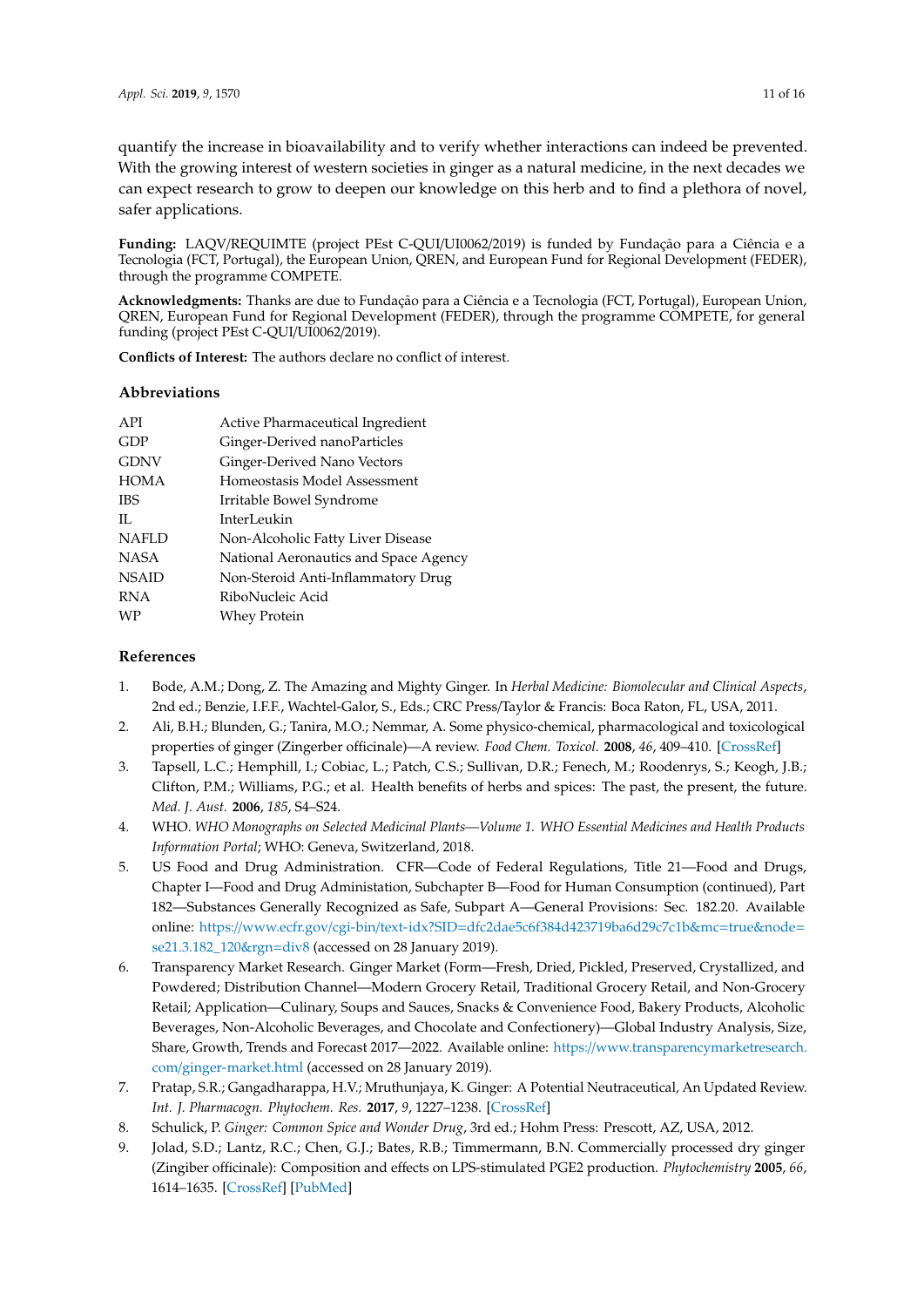- <span id="page-11-0"></span>10. Jiang, H.; Solyom, A.M.; Timmermann, B.N.; Gang, D.R. Characterization of gingerol-related compounds in ginger rhizome (Zingiber officinale Rosc.) by high-performance liquid chromatography/electrospray ionization mass spectrometry. *Rapid Commun. Mass Spectrom.* **2005**, *19*, 2957–2964. [\[CrossRef\]](http://dx.doi.org/10.1002/rcm.2140) [\[PubMed\]](http://www.ncbi.nlm.nih.gov/pubmed/16189817)
- <span id="page-11-1"></span>11. Kiuchi, F.; Shibuya, M.; Sankawa, U. Inhibitors of Prostaglandin Biosynthesis from Ginger. *Chem. Pharm. Bull.* **1982**, *30*, 754–757. [\[CrossRef\]](http://dx.doi.org/10.1248/cpb.30.754)
- <span id="page-11-2"></span>12. Koh, E.M.; Kim, H.J.; Kim, S.; Choi, W.H.; Choi, Y.H.; Ryu, S.Y.; Kim, Y.S.; Koh, W.S.; Park, S.Y. Modulation of macrophage functions by compounds isolated from Zingiber officinale. *Planta Med.* **2009**, *75*, 148–151. [\[CrossRef\]](http://dx.doi.org/10.1055/s-0028-1088347) [\[PubMed\]](http://www.ncbi.nlm.nih.gov/pubmed/19031369)
- <span id="page-11-3"></span>13. Waldmann, S.; Almukainzi, M.; Bou-Chacra, N.A.; Amidon, G.L.; Lee, B.-J.; Feng, J.; Kanfer, I.; Zuo, J.Z.; Wei, H.; Bolger, M.B.; et al. Provisional Biopharmaceutical Classification of Some Common Herbs Used in Western Medicine. *Mol. Pharm.* **2012**, *9*, 815–822. [\[CrossRef\]](http://dx.doi.org/10.1021/mp200162b)
- <span id="page-11-4"></span>14. Johji, Y.; Michihiko, M.; Rong, H.Q.; Hisashi, M.; Hajime, F. The Anti-Ulcer Effect in Rats of Ginger Constituents. *J. Ethnopharmacol.* **1988**, *23*, 299–304. [\[CrossRef\]](http://dx.doi.org/10.1016/0378-8741(88)90009-8)
- <span id="page-11-5"></span>15. Priyarani, M.; Padmakumari, K.P.; Sankariyutty, B.; Lijocherian, O.; Nisha, V.M.; Raghu, K.G. Inhibitory potential of ginger extracts against enzymes linked to type 2 diabetes, inflammation and induced oxidative stress. *Int. J. Food Sci. Nutr.* **2011**, *62*, 106–110. [\[CrossRef\]](http://dx.doi.org/10.3109/09637486.2010.515565) [\[PubMed\]](http://www.ncbi.nlm.nih.gov/pubmed/20874376)
- <span id="page-11-6"></span>16. Yonei, Y.; Ohinata, H.; Yoshida, R.; Shimizu, Y.; Yokoyama, C. Extraction of Ginger Flavor with Liquid or Supercritical Carbon Dioxide. *J. Supercrit. Fluids* **1995**, *8*, 156–161. [\[CrossRef\]](http://dx.doi.org/10.1016/0896-8446(95)90028-4)
- <span id="page-11-7"></span>17. Salea, R.; Veriansyah, B.; Tjandrawinata, R.R. Optimization and Scale-up Process for Supercritical Fluids Extraction of Ginger Oil from Zingiber Officinale Var. Amarum. *J. Supercrit. Fluids* **2016**, *120*, 285–294. [\[CrossRef\]](http://dx.doi.org/10.1016/j.supflu.2016.05.035)
- <span id="page-11-8"></span>18. Švarc-Gajić, J.; Cvetanović, A.; Segura-Carretero, A.; Linares, I.B.; Mašković, P. Characterisation of Ginger Extracts Obtained by Subcritical Water. *J. Supercrit. Fluids* **2016**, *123*, 92–100. [\[CrossRef\]](http://dx.doi.org/10.1016/j.supflu.2016.12.019)
- <span id="page-11-9"></span>19. Solladié, G.; Ziani-Chérif, C. Total Synthesis of Natural Gingerols, the Three Active Principles of Ginger. *J. Org. Chem.* **1993**, *58*, 2181–2185. [\[CrossRef\]](http://dx.doi.org/10.1021/jo00060a038)
- <span id="page-11-10"></span>20. Nakazawa, T.; Ohsawa, K. Metabolism of [6]-gingerol in rats. *Life Sci.* **2002**, *70*, 2165–2175. [\[CrossRef\]](http://dx.doi.org/10.1016/S0024-3205(01)01551-X)
- <span id="page-11-11"></span>21. Mukkavilli, R.; Yang, C.; Tanwar, R.S.; Ghareeb, A.; Luthra, L.; Aneja, R. Absorption, Metabolic Stability, and Pharmacokinetics of Ginger Phytochemicals. *Molecules* **2017**, *22*, 553. [\[CrossRef\]](http://dx.doi.org/10.3390/molecules22040553)
- <span id="page-11-12"></span>22. Zick, S.M.; Djuric, Z.; Ruffin, M.T.; Litzinger, A.J.; Normolle, D.P.; Alrawi, S.; Feng, M.R.; Brenner, D.E. Pharmacokinetics of 6-gingerol, 8-gingerol, 10-gingerol, and 6-shogaol and conjugate metabolites in healthy human subjects. *Cancer Epidemiol. Biomark. Prev.* **2008**, *17*, 1930–1936. [\[CrossRef\]](http://dx.doi.org/10.1158/1055-9965.EPI-07-2934)
- <span id="page-11-13"></span>23. Hoehle, S.I.; Pfeiffer, E.; Metzler, M. Glucuronidation of curcuminoids by human microsomal and recombinant UDP-glucuronosyltransferases. *Mol. Nutr. Food Res.* **2007**, *51*, 932–938. [\[CrossRef\]](http://dx.doi.org/10.1002/mnfr.200600283)
- <span id="page-11-14"></span>24. Portnoi, G.; Chng, L.-A.; Karimi-Tabesh, L.; Koren, G.; Tan, M.P.; Einarson, A. Prospective comparative study of the safety and effectiveness of ginger for the treatment of nausea and vomiting in pregnancy. *Am. J. Obstet. Gynecol.* **2003**, *189*, 1374–1377. [\[CrossRef\]](http://dx.doi.org/10.1067/S0002-9378(03)00649-5)
- <span id="page-11-15"></span>25. Heitmann, K.; Nordeng, H.; Holst, L. Safety of ginger use in pregnancy: Results from a large population-based cohort study. *Eur. J. Clin. Pharmacol.* **2013**, *69*, 269–277. [\[CrossRef\]](http://dx.doi.org/10.1007/s00228-012-1331-5)
- <span id="page-11-16"></span>26. Govindarajan, V.S. Ginger-chemistry, technology, and quality evaluation: Part 2. Crit. *Rev. Food Sci. Nutr.* **1982**, *17*, 189–258. [\[CrossRef\]](http://dx.doi.org/10.1080/10408398209527348)
- <span id="page-11-17"></span>27. Zick, S.M.; Turgeon, D.K.; Vareed, S.K.; Ruffin, M.T.; Litzinger, A.J.; Wright, B.D.; Alrawi, S.; Normolle, D.P.; Djuric, Z.; Brenner, D.E. Phase II study of the effects of ginger root extract on eicosanoids in colon mucosa in people at normal risk for colorectal cancer. *Cancer Prev. Res.* **2011**, *4*, 1929–1937. [\[CrossRef\]](http://dx.doi.org/10.1158/1940-6207.CAPR-11-0224)
- <span id="page-11-18"></span>28. Bordia, A.; Verma, S.K.; Srivastava, K.C. Effect of ginger (*Zingiber o*ffi*cinale* Rosc.) and fenugreek (*Trigonella foenumgraecum* L.) on blood lipids, blood sugar and platelet aggregation in patients with coronary artery disease. *Prostaglandins Leukot. Essent. Fatty Acids* **1997**, *56*, 379–384. [\[CrossRef\]](http://dx.doi.org/10.1016/S0952-3278(97)90587-1)
- 29. Jiang, X.; Williams, K.M.; Liauw, W.S.; Ammit, A.J.; Roufogalis, B.D.; Duke, C.C.; Day, R.O.; McLachlan, A.J. Effect of ginkgo and ginger on the pharmacokinetics and pharmacodynamics of warfarin in healthy subjects. *Br. J. Clin. Pharmacol.* **2005**, *59*, 425–432. [\[CrossRef\]](http://dx.doi.org/10.1111/j.1365-2125.2005.02322.x) [\[PubMed\]](http://www.ncbi.nlm.nih.gov/pubmed/15801937)
- <span id="page-11-19"></span>30. Marx, W.; McKavanagh, D.; McCarthy, A.L.; Bird, R.; Ried, K.; Chan, A.; Isenring, L. The Effect of Ginger (Zingiber officinale) on Platelet Aggregation: A Systematic Literature Review. *PLoS ONE* **2015**, *10*, e0141119.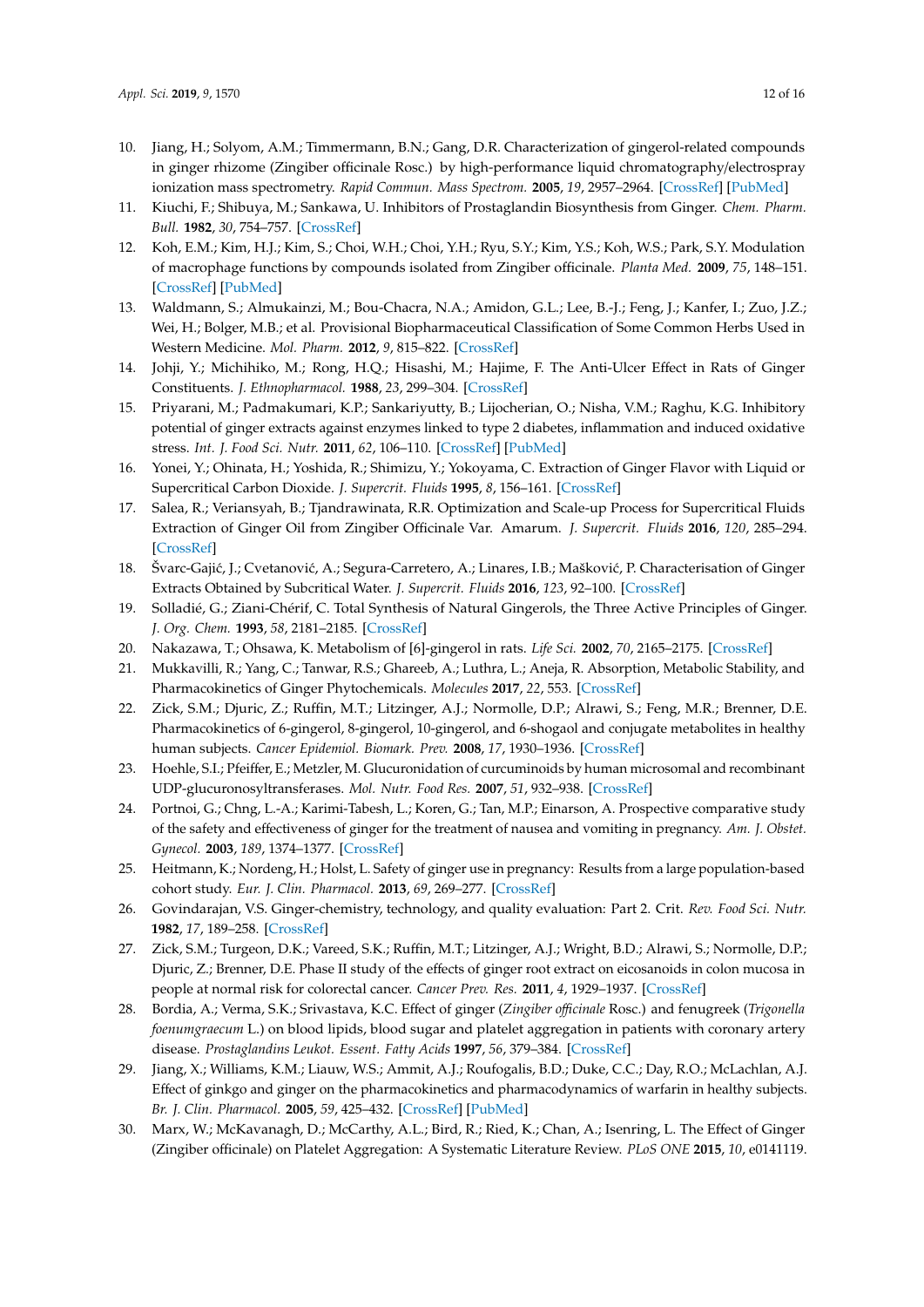- <span id="page-12-0"></span>31. Qazi, G.N.; Tikoo, L.C.; Gupta, A.K.; Ganjoo, K.S.; Gupta, D.K.; Jaggi, B.S.; Singh, R.P.; Singh, G.; Chandan, K.B.; Suri, K.A.; et al. Bioavailability Enhancing Activity of Zingiber Officinale Linn and Its Extracts/Fractions Thereof. Patent WO2003049753A1, 19 June 2003.
- <span id="page-12-1"></span>32. Prakash, S.; Kherde, P.; Rangari, V. Bioenhancement effect of piperine and ginger oleo resin on the bioavailability of atazanvir. *Int. J. Pharm. Pharm. Sci.* **2015**, *7*, 241–245.
- <span id="page-12-2"></span>33. Chiang, H.-M.; Chao, P.-D.L.; Hsiu, S.-L.; Wen, K.-C.; Tsai, S.-Y.; Hou, Y.-C. Ginger Significantly Decreased the Oral Bioavailability of Cyclosporine in Rats. *Am. J. Chinese Med.* **2006**, *34*, 845–855. [\[CrossRef\]](http://dx.doi.org/10.1142/S0192415X06004338)
- <span id="page-12-3"></span>34. Black, C.D.; O'Connor, P.J. Acute effects of dietary ginger on muscle pain induced by eccentric exercise. *Phytother. Res.* **2010**, *24*, 1620–1626. [\[CrossRef\]](http://dx.doi.org/10.1002/ptr.3148)
- <span id="page-12-4"></span>35. Black, C.D.; Herring, M.P.; Hurley, D.J.; O'Connor, P.J. Ginger (*Zingiber o*ffi*cinale*) reduces muscle pain caused by eccentric exercise. *J. Pain.* **2010**, *11*, 894–903. [\[CrossRef\]](http://dx.doi.org/10.1016/j.jpain.2009.12.013)
- <span id="page-12-5"></span>36. Young, H.-Y.; Luo, Y.-L.; Cheng, H.-Y.; Hsieh, W.-C.; Liao, J.-C.; Peng, W.-H. Analgesic and Anti-Inflammatory Activities of [6]-Gingerol. *J. Ethnopharmacol.* **2005**, *96*, 207–210. [\[CrossRef\]](http://dx.doi.org/10.1016/j.jep.2004.09.009)
- <span id="page-12-6"></span>37. Bliddal, H.; Rosetzsky, A.; Schlichting, P.; Weidner, M.S.; Andersen, L.A.; Ibfelt, H.-H.; Christensen, K.; Jensen, O.N.; Barslev, J. A randomized, placebo-controlled, cross-over study of ginger extracts and Ibuprofen in osteoarthritis. *Osteoarth. Cartil.* **2000**, *8*, 9–12. [\[CrossRef\]](http://dx.doi.org/10.1053/joca.1999.0264)
- <span id="page-12-7"></span>38. Haghighi, M.; Khalvat, A.; Toliat, T.; Jallaei, S. Comparing the effects of ginger (*Zingiber o*ffi*cinale*) extract and ibuprofen on patients with ostheoarthritis. *Arch. Iran. Med.* **2005**, *8*, 267–271.
- <span id="page-12-8"></span>39. Zakeri, Z.; Izadi, S.; Bari, Z.; Soltani, F.; Narouie, B.; Ghasemi-rad, M. Evaluating the effects of ginger extract on knee pain, stiffness and difficulty in patients with knee osteoarthritis. *J. Med. Plant Res.* **2011**, *5*, 3375–3379.
- <span id="page-12-9"></span>40. Mustafa, T.; Srivastava, K.C. Ginger (Zingiber Officinale) in Migraine Headache. *J. Ethnopharmacol.* **1990**, *29*, 267–273. [\[CrossRef\]](http://dx.doi.org/10.1016/0378-8741(90)90037-T)
- <span id="page-12-10"></span>41. Jung, H.W.; Yoon, C.-H.; Park, K.M.; Han, H.S.; Park, Y.-K. Hexane fraction of Zingiberis Rhizoma Crudus extract inhibits the production of nitric oxide and proinflammatory cytokines in LPS-stimulated BV2 microglial cells via the NF-kappaB pathway. *Food Chem. Toxicol.* **2009**, *47*, 1190–1197. [\[CrossRef\]](http://dx.doi.org/10.1016/j.fct.2009.02.012) [\[PubMed\]](http://www.ncbi.nlm.nih.gov/pubmed/19233241)
- <span id="page-12-11"></span>42. Ho, S.-C.; Chang, K.-S.; Lin, C.-C. Anti-neuroinflammatory capacity of fresh Ginger is attributed mainly to 10-Gingerol. *Food Chem.* **2013**, *141*, 3183–3191. [\[CrossRef\]](http://dx.doi.org/10.1016/j.foodchem.2013.06.010) [\[PubMed\]](http://www.ncbi.nlm.nih.gov/pubmed/23871076)
- <span id="page-12-12"></span>43. Viljoen, E.; Visser, J.; Musekiwa, A. A systematic review and meta-analysis of the effect and safety of ginger in the treatment of pregnancy-associated nausea and vomiting. *Nutr. J.* **2014**, *13*, 20. [\[CrossRef\]](http://dx.doi.org/10.1186/1475-2891-13-20)
- <span id="page-12-13"></span>44. Fischer-Rasmussen, W.; Kjaer, S.K.; Dahl, C.; Asping, U. Ginger treatment of hyperemesis gravidarum. *Eur. J. Obstet. Gynecol. Reprod. Biol.* **1991**, *38*, 19–24. [\[CrossRef\]](http://dx.doi.org/10.1016/0028-2243(91)90202-V)
- <span id="page-12-14"></span>45. Basirat, Z.; Moghadamnia, A.A.; Kashifard, M.; Sarifi-Razavi, A. The effect of ginger biscuit on nausea and vomiting in early pregnancy. *Acta Med. Iran.* **2009**, *4*, 51–56.
- 46. Chittumma, P.; Kaewkiattikun, K.; Wiriyasiriwach, B. Comparison of the effectiveness of ginger and vitamin B6 for treatment of nausea and vomiting in early pregnancy: A randomized double-blind controlled trial. *J. Med. Assoc. Thai* **2007**, *90*, 15–20. [\[PubMed\]](http://www.ncbi.nlm.nih.gov/pubmed/17621727)
- 47. Ensiyeh, J.; Sakineh, M.A. Comparing ginger and vitamin B6 for the treatment of nausea and vomiting in pregnancy: A randomised controlled trial. *Midwifery* **2005**, *25*, 649–653. [\[CrossRef\]](http://dx.doi.org/10.1016/j.midw.2007.10.013)
- 48. Keating, A.; Chez, R.A. Ginger syrup as an antiemetic in early pregnancy. *Altern. Ther. Health Med.* **2002**, *8*, 89–91.
- 49. Mohammadbeigi, R.; Shahgeibi, S.; Soufizadeh, N.; Rezaiie, M.; Farhadifar, F. Comparing the effects of ginger and metoclopramide on the treatment of Pregnancy nausea. *Pak. J. Biol. Sci.* **2011**, *14*, 817–820. [\[PubMed\]](http://www.ncbi.nlm.nih.gov/pubmed/22545357)
- 50. Ozgoli, G.; Goli, M.; Simbar, M. Effects of ginger capsules on pregnancy, nausea, and vomiting. *J. Altern. Complement. Med.* **2009**, *15*, 243–246. [\[CrossRef\]](http://dx.doi.org/10.1089/acm.2008.0406) [\[PubMed\]](http://www.ncbi.nlm.nih.gov/pubmed/19250006)
- 51. Pongrojpaw, D.; Somprasit, C.; Chanthasenanont, M.D. A randomized comparison of ginger and dimenhydrinate in the treatment of nausea and vomiting in pregnancy. *J. Med. Assoc. Thai* **2007**, *90*, 1703–1709.
- 52. Smith, C.; Crowther, C.; Willson, K.; Hotham, N.; McMillian, V. A randomized controlled trial of ginger to treat nausea and vomiting in pregnancy. *Obstet. Gynecol.* **2004**, *103*, 639–645. [\[CrossRef\]](http://dx.doi.org/10.1097/01.AOG.0000118307.19798.ec)
- 53. Sripramote, M.; Lekhyananda, N. A randomized comparison of ginger and vitamin B6 in the treatment of nausea and vomiting of pregnancy. *J. Med. Assoc. Thai* **2003**, *86*, 846–853.
- <span id="page-12-15"></span>54. Vutyavanich, T.; Kraisarin, T.; Ruangsri, R. Ginger for nausea and vomiting in pregnancy: Randomized, double-masked, placebo-controlled trial. *Obstet. Gynecol.* **2001**, *97*, 577–582. [\[CrossRef\]](http://dx.doi.org/10.1097/00006250-200104000-00017)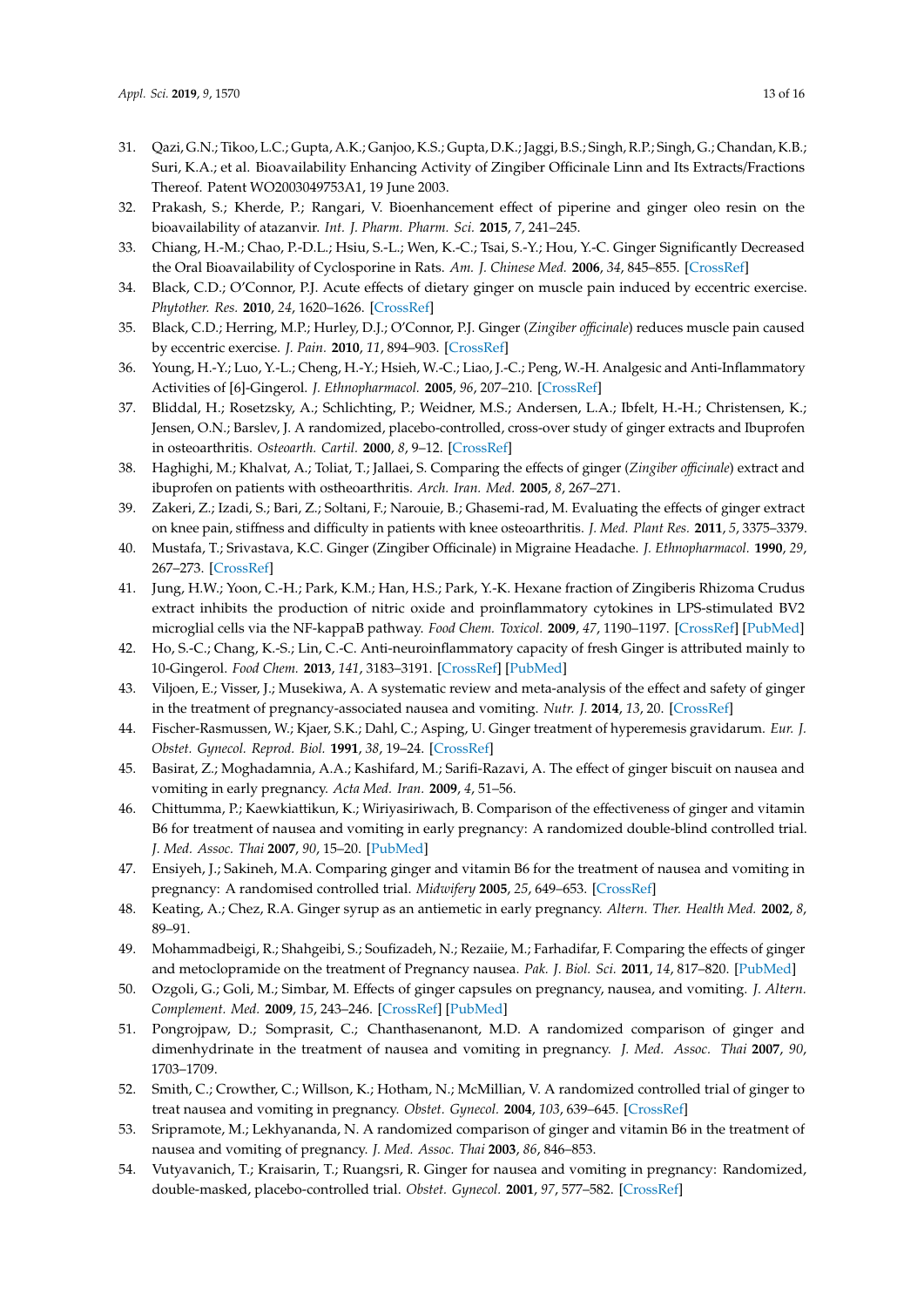- <span id="page-13-0"></span>55. Grøntved, A.; Hentzer, E. Vertigo-reducing effect of ginger root. A controlled clinical study. *J. Otorhinolaryngol. Relat. Spec.* **1986**, *48*, 282–286. [\[CrossRef\]](http://dx.doi.org/10.1159/000275883)
- <span id="page-13-1"></span>56. Grøntved, A.; Brask, T.; Kambskard, J.; Hentzer, E. Ginger root against seasickness: A controlled trial on the open sea. *Acta otoralyngol.* **1988**, *105*, 45–49. [\[CrossRef\]](http://dx.doi.org/10.3109/00016488809119444)
- <span id="page-13-2"></span>57. Mowrey, D.B.; Clayson, D.E. Motion sickness, ginger, and psychophysics. *Lancet* **1982**, *319*, 655–657. [\[CrossRef\]](http://dx.doi.org/10.1016/S0140-6736(82)92205-X)
- <span id="page-13-3"></span>58. Lien, H.-C.; Sun, W.M.; Chen, Y.-H.; Kim, H.; Hasler, W.; Owyang, C. Effects of ginger on motion sickness and gastric slowwave dysrhythmias induced by circular vection. *Am. J. Physiol. Gastrointest. Liver Physiol.* **2003**, *284*, G481–G489. [\[CrossRef\]](http://dx.doi.org/10.1152/ajpgi.00164.2002)
- <span id="page-13-4"></span>59. Stewart, J.J.; Wood, M.J.; Wood, C.D.; Mims, M.E. Effects of ginger on motion sickness susceptibility and gastric function. *Pharmacology* **1991**, *42*, 111–120. [\[CrossRef\]](http://dx.doi.org/10.1159/000138781)
- <span id="page-13-5"></span>60. Bone, M.E.; Wilkinson, D.J.; Young, J.R.; McNeil, J.; Charlton, S. Ginger root—A new aniemetic: The effect of ginger root on postoperative nausea and vomiting after gynaecological surgery. *Anesthesia* **1990**, *45*, 669–671. [\[CrossRef\]](http://dx.doi.org/10.1111/j.1365-2044.1990.tb14395.x)
- <span id="page-13-6"></span>61. Phillips, S.; Ruggier, R.; Hutchinson, S.E. Zingiber officinale (ginger)—An antiemetic for day case surgery. *Anaesthesia* **1993**, *48*, 715–717. [\[CrossRef\]](http://dx.doi.org/10.1111/j.1365-2044.1993.tb07188.x)
- <span id="page-13-7"></span>62. Ryan, J.L.; Heckler, C.E.; Roscoe, J.A.; Dakhil, S.R.; Kirshner, J.; Flynn, P.J.; Hickok, J.T.; Morrow, G.R. Ginger (Zingiber officinale) reduces acute chemotherapy-induced nausea: A URCC CCOP study of 576 patients. *Support Care Can.* **2012**, *20*, 1479–1489. [\[CrossRef\]](http://dx.doi.org/10.1007/s00520-011-1236-3)
- <span id="page-13-8"></span>63. Lua, P.L.; Salihah, N.; Mazlan, N. Effects of Inhaled Ginger Aromatherapy on Chemotherapy-Induced Nausea and Vomiting and Health-Related Quality of Life in Women with Breast Cancer. *Complement. Med.* **2015**, *23*, 396–404. [\[CrossRef\]](http://dx.doi.org/10.1016/j.ctim.2015.03.009)
- <span id="page-13-9"></span>64. Chen, C.H.; Barrett, B.; Kwekkeboom, K.L. Efficacy of Oral Ginger (Zingiber officinale) for Dysmenorrhea: A Systematic Review and Meta-Analysis. *Evid. Based Compl. Altern. Med.* **2006**, *2006*, 6295737. [\[CrossRef\]](http://dx.doi.org/10.1155/2016/6295737)
- <span id="page-13-10"></span>65. Rahnama, P.; Montazeri, A.; Huseini, H.F.; Kianbakht, S.; Naseri, M. Effect of Zingiber officinale R. Rhizomes (ginger) on pain relief in primary dysmenorrhea: A placebo randomized trial. *BMC Complement. Altern. Med.* **2012**, *12*, 92. [\[CrossRef\]](http://dx.doi.org/10.1186/1472-6882-12-92)
- <span id="page-13-11"></span>66. Shirvani, M.A.; Motahari-Tabari, N.; Alipour, A. The effect of mefenamic acid and ginger on pain relief in primary dysmenorrhea: A randomized clinical trial. *Arch. Gynecol. Obstet.* **2015**, *291*, 1277–1281. [\[CrossRef\]](http://dx.doi.org/10.1007/s00404-014-3548-2)
- <span id="page-13-12"></span>67. Ozgoli, G.; Goli, M.; Moattar, F. Comparison of effects of ginger, mefenamic acid, and ibuprofen on pain in women with primary dysmenorrhea. *J. Altern. Complement. Med.* **2009**, *15*, 129–132. [\[CrossRef\]](http://dx.doi.org/10.1089/acm.2008.0311)
- <span id="page-13-13"></span>68. Halder, A. Effect of progressivemuscle relaxation versus intake of ginger powder on dysmenorrhoea amongst the nursing students in Pune. *Nurs. J. India* **2012**, *103*, 152–156.
- <span id="page-13-14"></span>69. Mahluji, S.; Ostadrahimi, A.; Mobasseri, M.; Attari, V.E.; Payahoo, L. Anti-inflammatory effects of *Zingiber o*ffi*cinale* in type 2 diabetic patients. *Adv. Pharm. Bull.* **2013**, *3*, 273.
- <span id="page-13-15"></span>70. Arablou, T.; Aryaeian, N.; Valizadeh, M.; Sharifi, F.; Hosseini, A.F.; Djalali, M. The effect of Ginger consumption on some cardiovascular risk factors in patients with type 2 diabetes mellitus. *Razi J. Med. Sci.* **2014**, *21*, 1–12.
- <span id="page-13-16"></span>71. Arablou, T.; Aryaeian, N.; Valizadeh, M.; Sharifi, F.; Hosseini, A.F.; Djalali, M. The effect of Ginger consumption on glycemic status, lipid profile and some inflammatory markers in patients with type 2 diabetes mellitus. *Int. J. Food Sci. Nutr.* **2014**, *65*, 515–520. [\[CrossRef\]](http://dx.doi.org/10.3109/09637486.2014.880671)
- <span id="page-13-17"></span>72. Andallu, B.; Radhika, B.; Suryakantham, V. Effect of Aswagandha, Ginger and Mulberry on Hyperglycemia and Hyperlipidemia. *Plant Foods Hum. Nutr.* **2004**, *58*, 1–7. [\[CrossRef\]](http://dx.doi.org/10.1023/B:QUAL.0000040352.23559.04)
- <span id="page-13-18"></span>73. Mozaffari-Khosravi, H.; Talaei, B.; Jalali, B.A.; Najarzadeh, A.; Mozayan, M.R. The effect of ginger powder supplementation on insulin resistance and glycemic indices in patients with type 2 diabetes: A randomized, double-blind, placebo-controlled trial. *Complement. Ther. Med.* **2014**, *22*, 9–16. [\[CrossRef\]](http://dx.doi.org/10.1016/j.ctim.2013.12.017)
- <span id="page-13-19"></span>74. Atashak, S.; Piri, M.; Jafari, A.; Azarbayjani, M.A. Effects of 10 week resistance training and ginger consumption on C-reactive protein and some cardiovascular risk factors in obese men. *Iranian Soc. Physiol. Pharmacol.* **2010**, *14*, 318–328.
- <span id="page-13-20"></span>75. Imani, H.; Tabibi, H.; Najafi, I.; Atabak, S.; Hedayati, M.; Rahmani, L. Effects of ginger on serum glucose, advanced glycation end products, and inflammation in peritoneal dialysis patients. *Nutrition* **2015**, *31*, 703–707. [\[CrossRef\]](http://dx.doi.org/10.1016/j.nut.2014.11.020)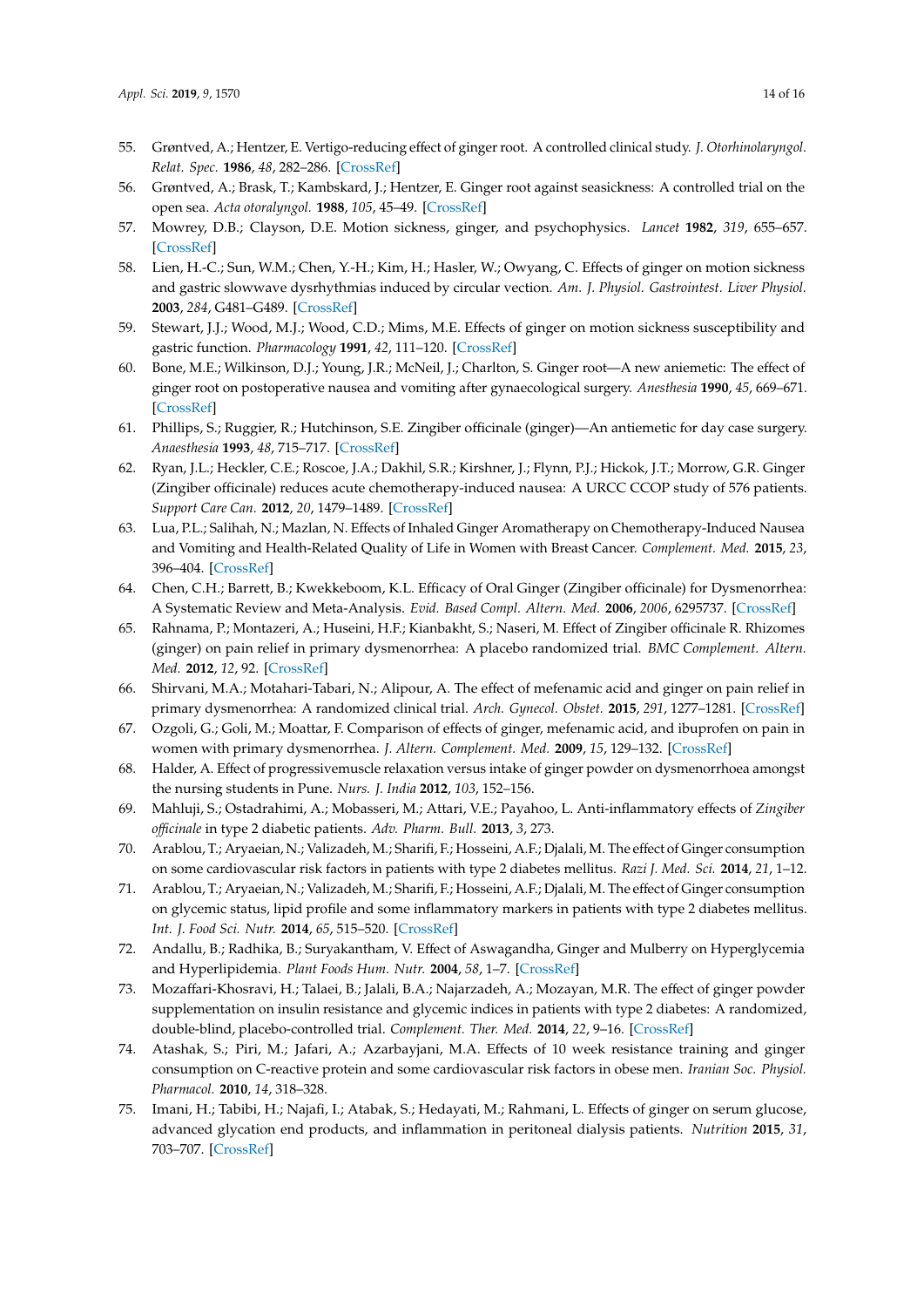- <span id="page-14-0"></span>76. Citronberg, J.; Bostick, R.; Ahearn, T.; Turgeon, D.K.; Ruffin, M.T.; Djuric, Z.; Sen, A.; Brenner, D.E.; Zick, S.M. Effects of Ginger Supplementation on Cell Cycle Biomarkers in the Normal-Appearing Colonic Mucosa: Results from a Pilot, Randomized, Controlled Trial. *Cancer Prev. Res.* **2013**, *6*, 271–281. [\[CrossRef\]](http://dx.doi.org/10.1158/1940-6207.CAPR-12-0327)
- <span id="page-14-1"></span>77. Jiang, Y.; Turgeon, D.K.; Wright, B.D.; Sidahmed, E.; Ruffin, M.T.; Brenner, D.E.; Sen, A.; Zick, S.M. Effect of ginger root on cyclooxygenase-1 and 15-hydroxyprostaglandin dehydrogenase expression in colonic mucosa of humans at normal and increased risk for colorectal cancer. *Eur. J. Cancer Prev.* **2013**, *22*, 455–460. [\[CrossRef\]](http://dx.doi.org/10.1097/CEJ.0b013e32835c829b)
- <span id="page-14-2"></span>78. Van Tilburg, M.A.; Palsson, O.S.; Ringel, Y.; Whitehead, W.E. Is ginger effective for the treatment of irritable bowel syndrome? A double blind randomized controlled pilot trial. *Complement. Therap. Med.* **2014**, *22*, 17–20. [\[CrossRef\]](http://dx.doi.org/10.1016/j.ctim.2013.12.015)
- <span id="page-14-3"></span>79. Rahimlou, M.; Yari, Z.; Hekmatdoost, A.; Alavian, S.M.; Keshavarz, S.A. Ginger supplementation in nonalcoholic fatty liver disease: A randomized, double-blind, placebo-controlled pilot study. *Hepatitis Mon.* **2016**, *16*, e34897. [\[CrossRef\]](http://dx.doi.org/10.5812/hepatmon.34897)
- <span id="page-14-4"></span>80. Ebrahimzadeh Attari, V.; Asghari Jafarabadi, M.; Zemestani, M.; Ostadrahimi, A. Effect of *Zingiber o*ffi*cinale* supplementation on obesity management with respect to the uncoupling protein 1-3826A>G and β3-adrenergic receptor Trp64Arg polymorphism. *Phytother. Res.* **2015**, *29*, 1032–1039. [\[CrossRef\]](http://dx.doi.org/10.1002/ptr.5343)
- <span id="page-14-5"></span>81. Ebrahimzadeh Attari, V.; Ostadrahimi, A.; Asghari Jafarabadi, M.; Mehralizadeh, S.; Mahluji, S. Changes of serum adipocytokines and bodyweight following *Zingiber o*ffi*cinale* supplementation in obese women: A RCT. *Eur. J. Nutr.* **2016**, *55*, 2129–2136. [\[CrossRef\]](http://dx.doi.org/10.1007/s00394-015-1027-6)
- <span id="page-14-6"></span>82. Fernandes, R.V.B.; Botrel, D.A.; Silva, E.K.; Pereira, C.G.; do Carmo, E.L.; Dessimoni, A.L.A.; Borges, S.V. Microencapsulated ginger oil properties: Influence of operating parameters. *Drying Technol.* **2017**, *35*, 1098–1107. [\[CrossRef\]](http://dx.doi.org/10.1080/07373937.2016.1231690)
- <span id="page-14-7"></span>83. Toure, A.; Xiaoming, Z.; Jia, C.-S.; Zhijian, D. Microencapsulation and Oxidative Stability of Ginger Essential Oil in Maltodextrin/Whey Protein Isolate (MD/WPI). *Int. J. Dairy Sci.* **2007**, *2*, 387–392.
- <span id="page-14-8"></span>84. Jayanudin; Rochmadi; Fahrurrozi, M.; Wirawan, S.K. Microencapsulation Technology of Ginger Oleoresin with Chitosan as Wall Material: A review. *J. Appl. Pharm. Sci.* **2016**, *12*, 209–223. [\[CrossRef\]](http://dx.doi.org/10.7324/JAPS.2016.601232)
- <span id="page-14-9"></span>85. Jayanudin; Rochmadi. Encapsulation of red ginger oleoresin (*Zingiber o*ffi*cinale var rubrum*) with chitosan as wall material. *Int. J. Pharm. Pharm. Sci.* **2017**, *9*, 29–34.
- <span id="page-14-10"></span>86. Jayanudin; Rochmadi; Wiratni; Yulvianti, M.; Barleany, D.R.; Ernayati, W. Encapsulation Red Ginger Oleoresin (Zingiber officinale var. Rubrum) with Chitosan-alginate as Wall Material Using Spray Drying. *Res. J. Appl. Sci. Eng. Technol.* **2015**, *10*, 1370–1378. [\[CrossRef\]](http://dx.doi.org/10.19026/rjaset.10.1836)
- <span id="page-14-11"></span>87. Tanaka, K.; Arita, M.; Sakurai, H.; Ono, N.; Tezuka, Y. Analysis of Chemical Properties of Edible and Medicinal Ginger by Metabolomics Approach. *BioMed Res. Int.* **2015**, *2015*, 671058. [\[CrossRef\]](http://dx.doi.org/10.1155/2015/671058)
- <span id="page-14-12"></span>88. Purathrive. Could Ginger Be Used Medicinally? purathrive.com, 2019. Available online: https://[purathrive.](https://purathrive.com/could-ginger-be-used-medicinally) com/[could-ginger-be-used-medicinally](https://purathrive.com/could-ginger-be-used-medicinally) (accessed on 12 March 2019).
- <span id="page-14-13"></span>89. Synchro. Gold (Lemon ginger). besynchro.com, 2019. Available online: https://[besynchro.com](https://besynchro.com/collections/shop/products/synchro-gold-lemon-ginger)/collections/ shop/products/[synchro-gold-lemon-ginger](https://besynchro.com/collections/shop/products/synchro-gold-lemon-ginger) (accessed on 12 March 2019).
- <span id="page-14-14"></span>90. Ganji, S.; Sayyed-Alangi, S.Z. Encapsulation of ginger ethanolic extract in nanoliposome and evaluation of its antioxidant activity on sunflower oil. *Chem. Pap.* **2017**, *71*, 1781–1789. [\[CrossRef\]](http://dx.doi.org/10.1007/s11696-017-0164-1)
- <span id="page-14-15"></span>91. Baskar, V.; Selvakumar, K.; Madhan, R.; Srinivasan, G.; Muralidharan, M. Study on improving bioavailability ratio of anti-inflammatory compound from ginger through nano transdermal delivery. *Asian J. Pharm. Clin. Res.* **2012**, *5*, 241–246.
- <span id="page-14-16"></span>92. Ju, S.; Mu, J.; Dokland, T.; Zhuang, X.; Wang, Q.; Jiang, H.; Xiang, X.; Deng, Z.B.; Wang, B.; Zhang, L.; et al. Grape exosomelike nanoparticles induce intestinal stem cells and protect mice from dss-induced colitis. *Mol. Ther.* **2013**, *21*, 1345–1357. [\[CrossRef\]](http://dx.doi.org/10.1038/mt.2013.64)
- 93. Wang, B.; Zhuang, X.; Deng, Z.B.; Jiang, H.; Mu, J.; Wang, Q.; Xiang, X.; Guo, H.; Zhang, L.; Dryden, G.; et al. Targeted drug delivery to intestinal macrophages by bioactive nanovesicles released from grapefruit. *Mol. Ther.* **2014**, *22*, 522–534. [\[CrossRef\]](http://dx.doi.org/10.1038/mt.2013.190)
- <span id="page-14-17"></span>94. Mu, J.; Zhuang, X.; Wang, Q.; Jiang, H.; Deng, Z.B.; Wang, B.; Zhang, L.; Kakar, S.; Jun, Y.; Miller, D.; et al. Interspecies communication between plant and mouse gut host cells through edible plant derived exosome-like nanoparticles. *Mol. Nutr. Food Res.* **2014**, *58*, 1561–1573. [\[CrossRef\]](http://dx.doi.org/10.1002/mnfr.201300729)
- <span id="page-14-18"></span>95. Zhang, M.; Wang, X.; Han, M.K.; Collins, J.F.; Merlin, D. Oral administration of ginger-derived nanolipids loaded with siRNA as a novel approach for efficient siRNA drug delivery to treat ulcerative colitis. *Nanomedicine* **2017**, *12*, 1927–1943. [\[CrossRef\]](http://dx.doi.org/10.2217/nnm-2017-0196)